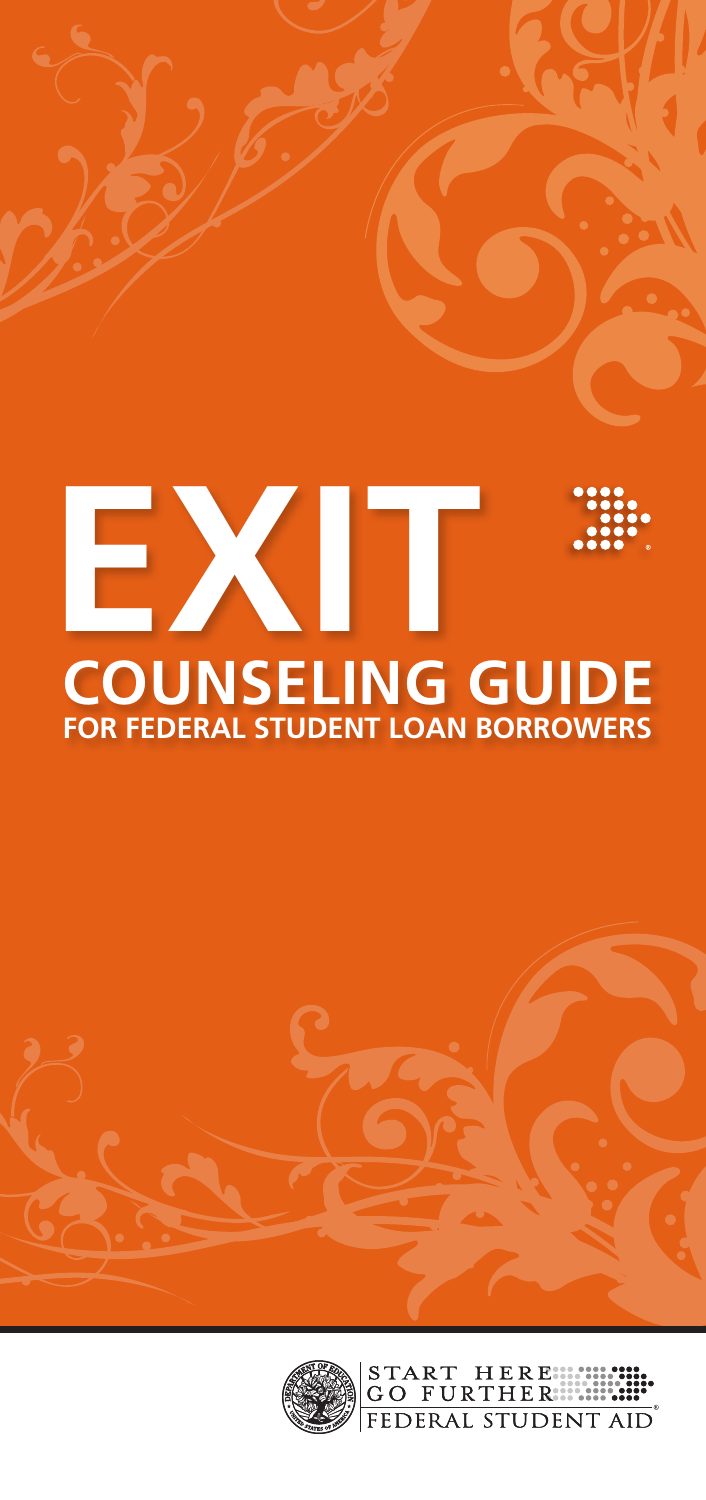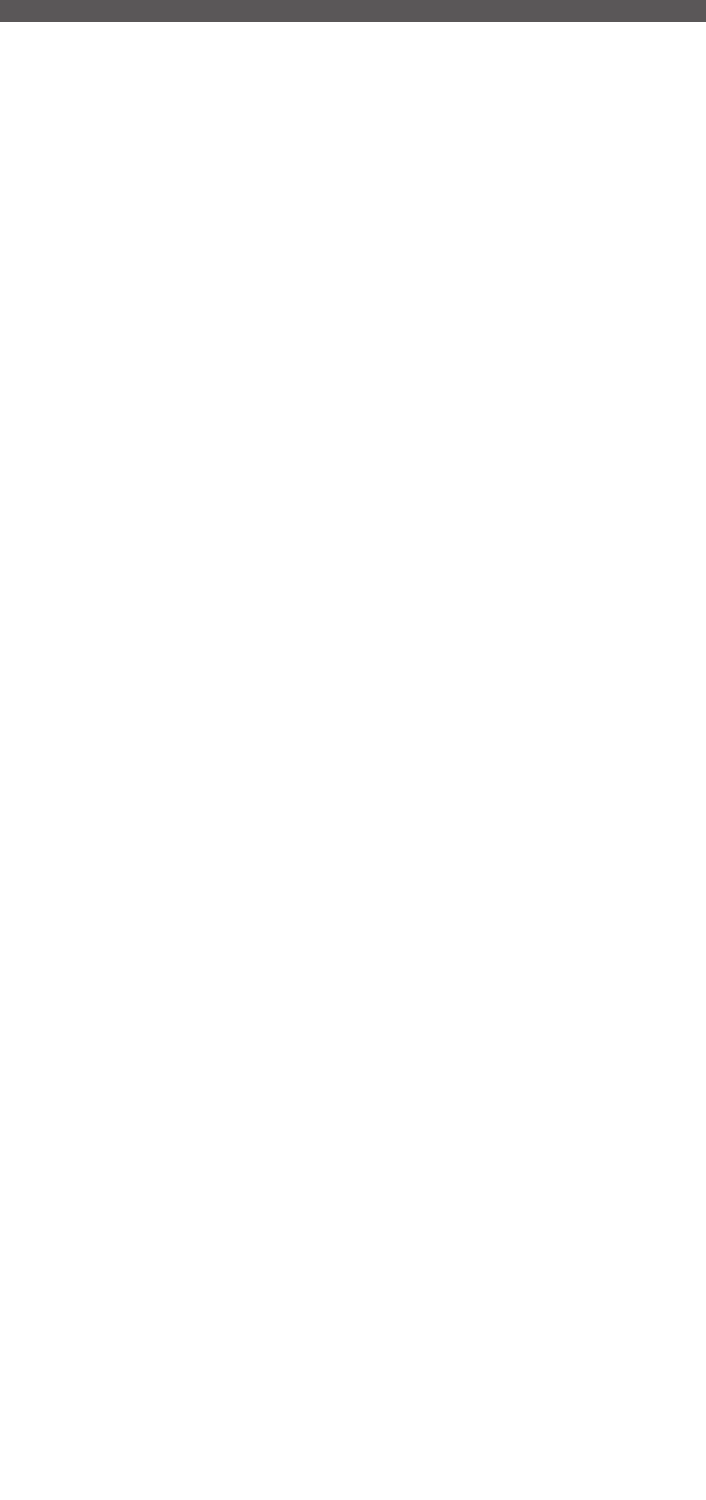# **CONTENTS**

| <b>INTRO</b>                                    | 1  |
|-------------------------------------------------|----|
| <b>Exit Counseling</b>                          |    |
| Federal Student Loan Programs                   |    |
| <b>GETTING STARTED</b>                          | 1  |
| Types of Federal Student Loans                  |    |
| Loan Terminology                                |    |
| <b>REPAYING YOUR LOAN</b>                       | 3  |
| Loan Summary Information (NSLDS <sup>SM</sup> ) |    |
| Interest Rates and Payment of Interest          |    |
| <b>Entering Repayment</b>                       |    |
| Repayment Incentives                            |    |
| <b>Repayment Plans</b>                          |    |
| <b>Making Payments</b>                          |    |
| <b>HAVING TROUBLE MAKING PAYMENTS?</b>          | 11 |
| <b>Deferments</b>                               |    |
| Deferment Conditions                            |    |
| Forbearance                                     |    |
| Applying for Deferment or Forbearance           |    |
| <b>Delinquency and Default</b>                  |    |
| Loan Consolidation                              |    |
| <b>DISCHARGE AND FORGIVENESS</b>                | 14 |
| Loan Discharge                                  |    |
| Loan Forgiveness Programs                       |    |
| <b>RESOURCES</b>                                | 15 |
| <b>Financial Literacy</b>                       |    |
| <b>Budget Calculator</b>                        |    |
| <b>Additional Information</b>                   |    |
| <b>BORROWER'S RIGHTS &amp; RESPONSIBILITIES</b> | 19 |
| STUDENT CONTACT INFORMATION                     | 21 |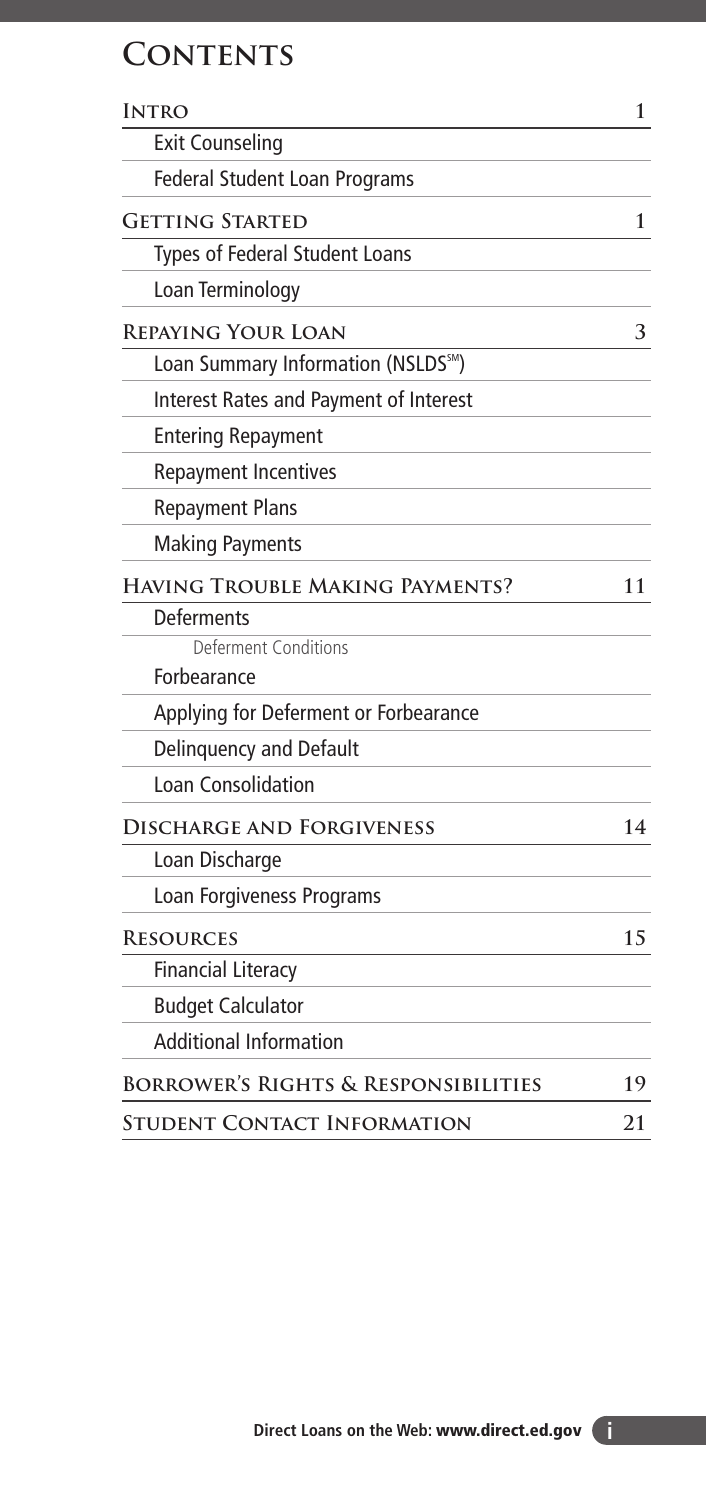#### **U.S. Department of Education**

Federal Student Aid Business Operations Operations Services Program Communications Division Publications

#### **Online Access**

This publication is also available at www.direct.ed.gov.

#### **Contact Information**

Comments and inquiries about the design and content of this publication may be sent to: FSAschoolspubs@ed.gov

**December 2010**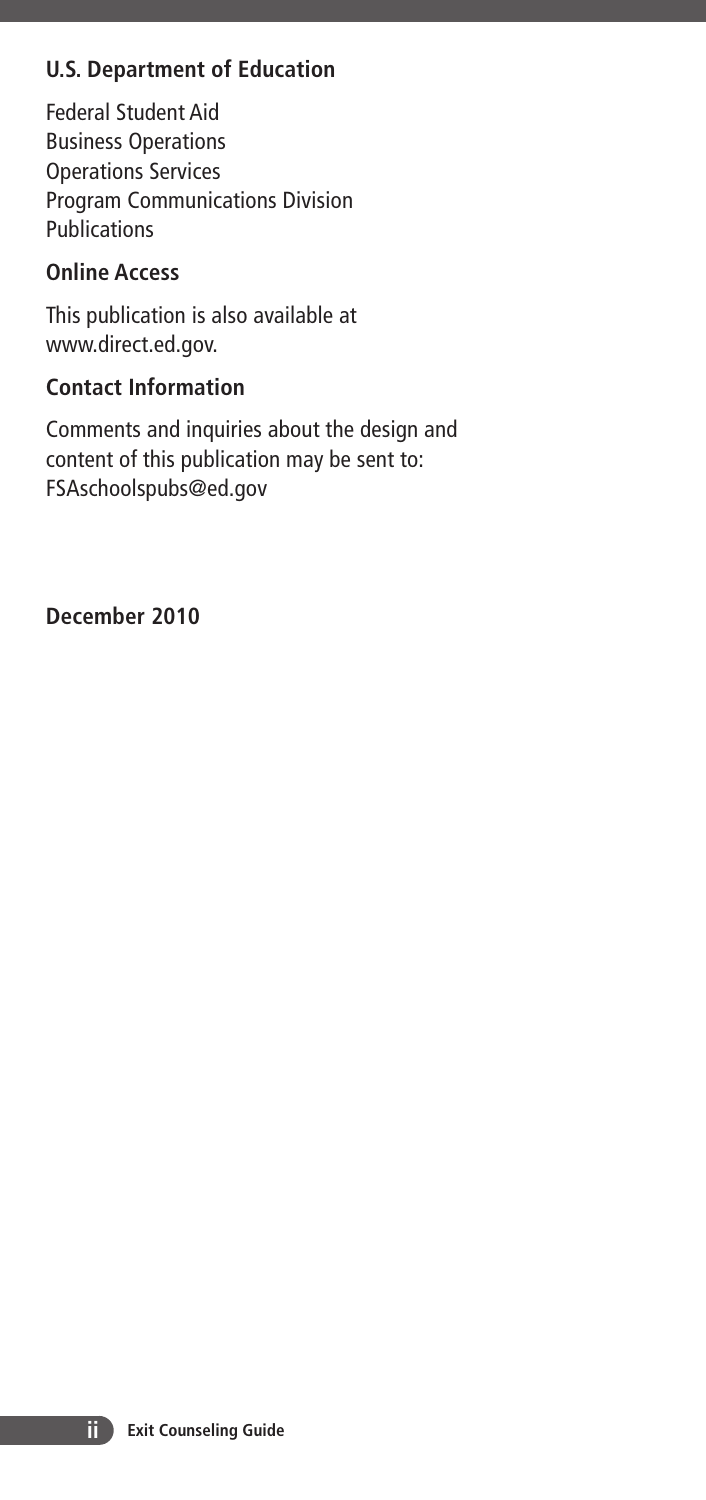# **Intro**

Student loans, unlike grants and work-study, are borrowed money that must be repaid, with interest, just like car loans and home mortgages. You cannot have these loans canceled because you didn't like the education you received, didn't get a job in your field of study or because you're having financial difficulty. Loans are legal obligations that you'll have to repay.

#### **Exit Counseling:**

- $\blacktriangleright$  Is required before you withdraw, graduate, or drop below half-time attendance (even if you plan to transfer to another school)
- Helps you understand your rights and responsibilities as a student loan borrower
- Provides useful tips and information to help you manage your loans

#### **Federal Student Loan Programs:**

#### William D. Ford Direct Loan (Direct Loan) Program Loans

- Direct Subsidized Loans
- Direct Unsubsidized Loans
- $\triangleright$  Direct PLUS Loans (for graduate/professional students)

Federal Family Education Loan Program<sup>SM</sup> (FFEL<sup>SM</sup>) Loans

- <sup>u</sup> Subsidized Federal Stafford Loans
- ▶ Unsubsidized Federal Stafford Loans
- $\blacktriangleright$  Federal PLUS Loans (for graduate/professional students)

Your school may instruct you to complete online exit counseling or choose to provide exit counseling in person.

# **Getting Started**

**The U.S. Department of Education's (the Department's) two major federal student loan programs are the William D. Ford Federal**  Direct Loan Program (Direct Loan Program<sup>SM</sup>) and the Federal **Family Education Loan Program (FFEL Program).**

Loans made through the **Direct Loan Program** are referred to as Direct Loans<sup>SM</sup>. You borrow directly from the Department. Direct Loans include Direct Subsidized Loans and Direct Unsubsidized Loans, Direct PLUS Loans, and Direct Consolidation Loans.

*You repay these loans directly to the federal government.*

Loans made through the **FFEL Program** are referred to as **FFEL Loans**. You borrow from a bank or other private lender, and the loans are backed by the federal government. FFEL Loans include subsidized and unsubsidized Federal Stafford Loans, Federal PLUS Loans and Federal Consolidation Loans.

*You repay a FFEL Loan to the bank or other private lender that made the loan.*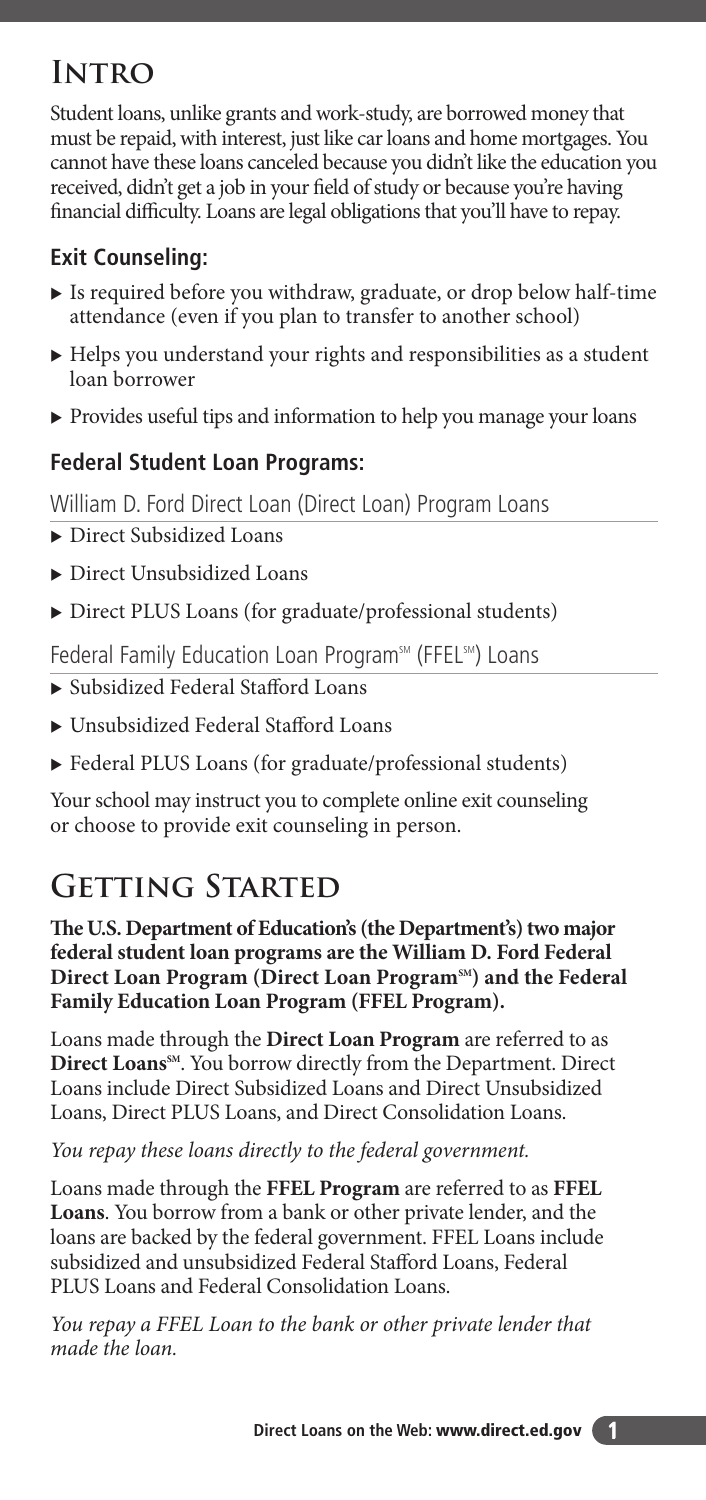Direct Loans and FFEL Loans generally have the same terms and conditions. The major difference between the two loan programs is the source of the loan funds. Depending on which loan program(s) the school(s) you attended participated in, you may have received Direct Loans, FFEL Loans, or both.

#### **Types of Federal Student Loans**

- ▶ Direct Subsidized Loans and Subsidized Federal Stafford **Loans (Subsidized Loans)** are for undergraduate, graduate, and professional degree students. You must have financial need to qualify for a subsidized loan. The federal government pays the interest on subsidized loans while you are enrolled at least halftime, during your grace period and during deferment periods.
- <sup>u</sup> **Direct Unsubsidized Loans and Unsubsidized Federal Stafford Loans (Unsubsidized Loans)** are also for undergraduate, graduate, and professional degree students. You are not required to have financial need to qualify for an unsubsidized loan. You are responsible for paying the interest on unsubsidized loans during all periods, starting from the date the loan is first disbursed.
- <sup>u</sup> **Direct PLUS Loans and Federal PLUS Loans (PLUS Loans)** are for graduate or professional degree students, and also for parents of dependent undergraduate students (this counseling session covers only PLUS loans for graduate or professional degree students). You are responsible for paying the interest on PLUS loans during all periods, starting from the date the loan is first disbursed.
- <sup>u</sup> **Direct Consolidation Loans and Federal Consolidation Loans (Consolidation Loans)** allow student and parent borrowers to combine multiple federal education loans into one loan with one monthly payment.

#### **Loan Terminology**

- ▶ Loan is the money borrowed from a lending institution or the Department that must be repaid.
- <sup>u</sup> **Grace Period** is the six-month period after you graduate, leave school, or drop below half-time enrollment during which you are not required to make payments on subsidized and unsubsidized loans. The repayment period begins at the end of the grace period. PLUS loans do not have a grace period.
- ▶ Master Promissory Note (MPN) is a binding legal document that you signed before receiving your student loans and by which you agreed to repay your loan(s). You may have received more than one loan under this MPN as it covers a period of up to 10 years to pay for your educational costs, as long as your school was authorized to use the multiyear feature of the MPN and chose to do so. If your school was not authorized to use the multiyear feature of the MPN or chose not to do so, or if you did not want to receive more than one loan under the MPN, you must have signed a new MPN for each loan you received.

 The MPN also contains a Borrower's Rights and Responsibilities statement that explains the terms and conditions of the loans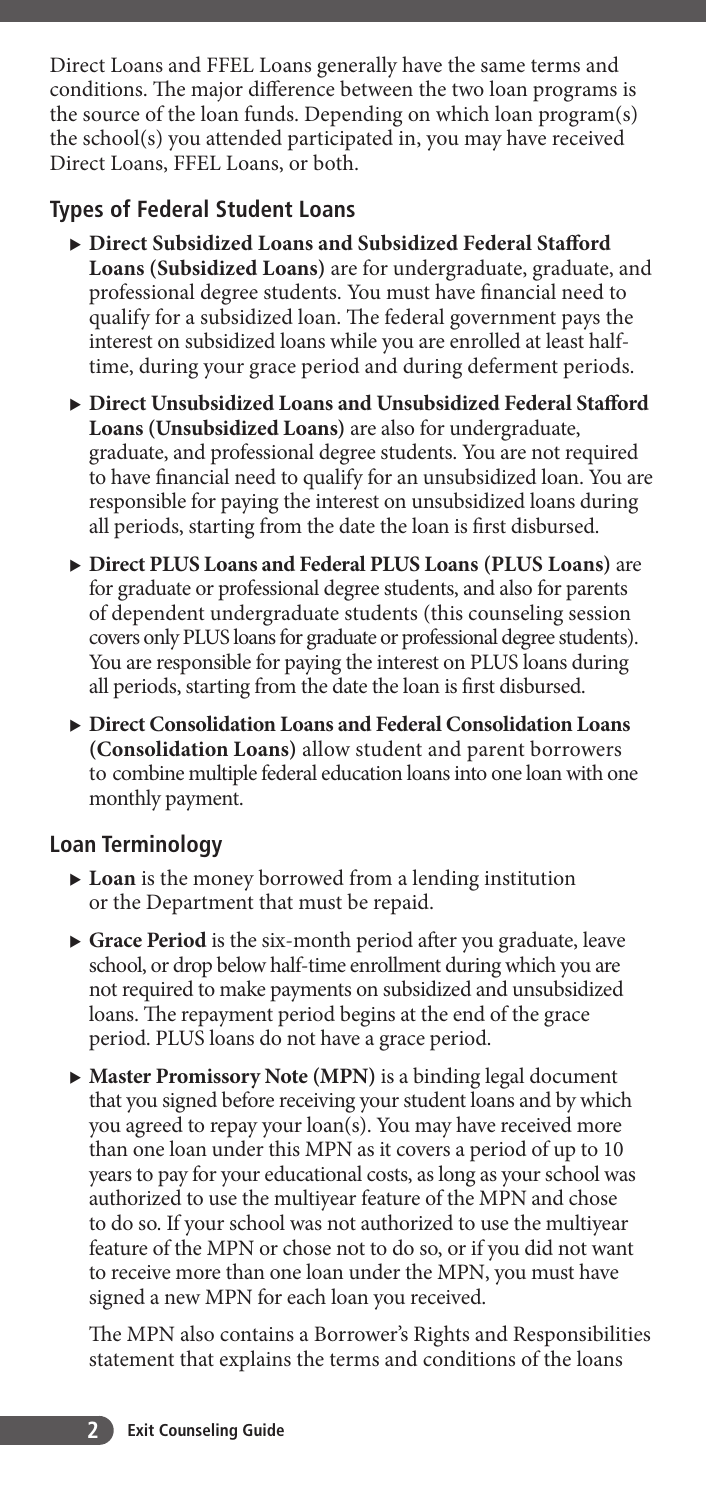you received. It is important to read and save this document because you'll need to refer to it later when you begin repaying your loan.

- <sup>u</sup> **Lender** is the organization that made the loan initially; the lender could be a bank, credit union, or other lending institution (for FFEL Loans); or the Department (for Direct Loans).
- **Loan Holder** is an entity that holds your loan promissory note and has the right to collect from you. Many banks sell loans, so the initial lender and the current holder could be different.
- **Loan Servicer** is an organization that handles billing and performs other loan servicing functions on behalf of the lender.
- **National Student Loan Data System<sup>SM</sup> (NSLDS<sup>SM</sup>) is the** Department's central database for student aid. NSLDS contains information about all of the student loans and other financial aid you have received through the Department's federal student aid programs. You can access this information online using your Department of Education PIN.

### **Repaying your Loan**

### Loan Summary Information (NSLDS<sup>SM</sup>)

The National Student Loan Data System (NSLDS) is the Department's central database that stores information on all loans and grants made through the Department's federal student aid programs. The information displayed in the table below includes all your federal student loans as reported to NSLDS. You must contact your specific loan servicer for more detailed information on your loan(s).

| <b>Sample Loans Summary</b>                |              |                            |                          |                                |  |  |  |
|--------------------------------------------|--------------|----------------------------|--------------------------|--------------------------------|--|--|--|
| <b>Type of Loan</b>                        | Loan<br>Date | <b>Disbursed</b><br>Amount | Outstanding<br>Principal | Outstanding<br><b>Interest</b> |  |  |  |
| <b>STAFFORD</b><br><b>SUBSIDIZED</b>       | 01/01/2009   | \$5,400                    | \$1,800                  | \$25                           |  |  |  |
| <b>Total STAFFORD</b><br><b>SUBSIDIZED</b> |              |                            | \$1,800                  | \$25                           |  |  |  |
| <b>Total All Loans</b>                     |              |                            | \$1,800                  | \$25                           |  |  |  |

**Information contained on these pages reflects the most current data in the NSLDS database. The data contained on NSLDS is for general information purposes and should not be used to determine eligibility, loan payoffs, overpayment status, or tax reporting. Please consult the financial aid officer at your school or the specific holder of your debts for further information.**

#### **Interest Rates and Payment of Interest**

Interest is a charge for using borrowed money. Every borrower has to pay interest no matter what type of loan he or she has; education loans are no different.

<sup>u</sup> **Subsidized loans:** The federal government pays the interest on subsidized loans while you are enrolled in school on at least a halftime basis, during your grace period, and certain other periods.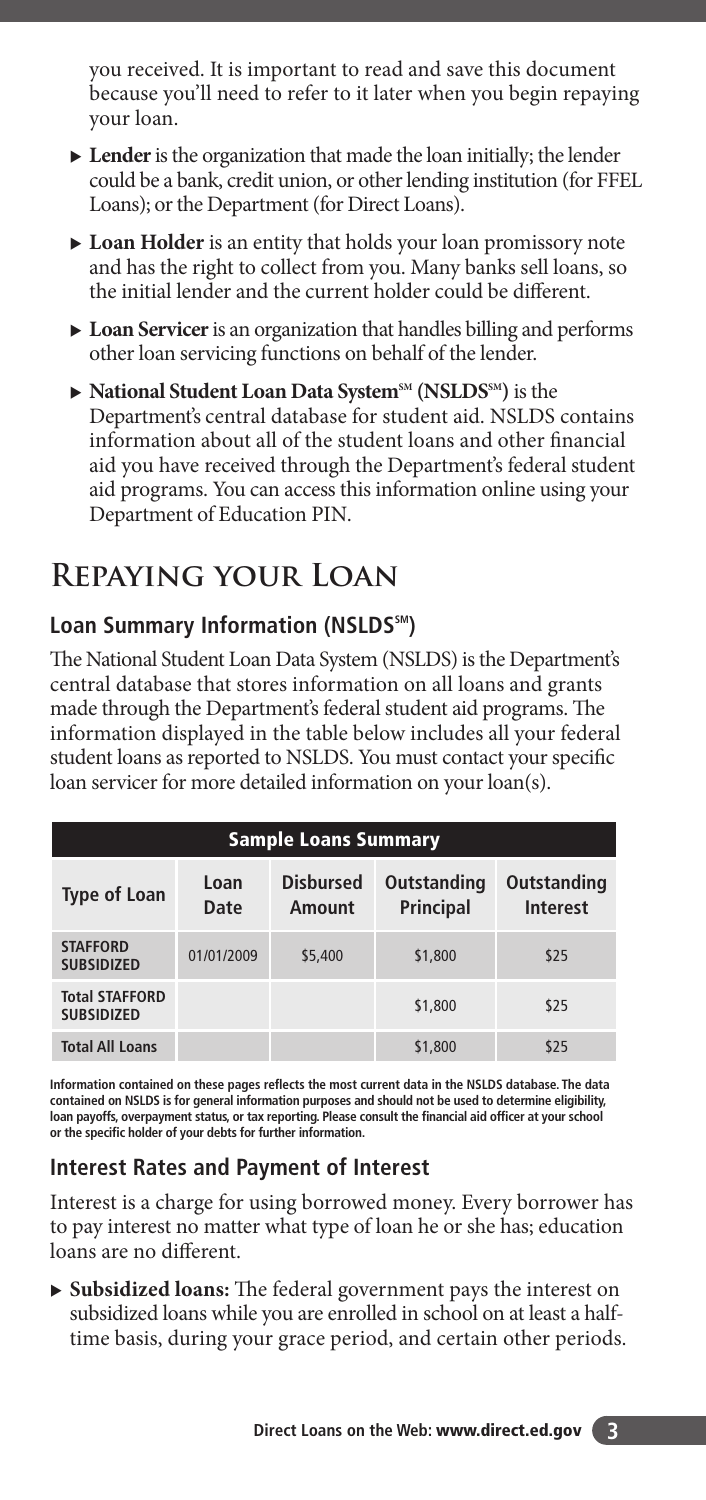<sup>u</sup> **Unsubsidized loans and PLUS loans:** If you borrowed an unsubsidized loan or a PLUS loan, you are responsible for paying the interest during all periods, starting from the date of the first loan disbursement. You can chose to either pay it as it accrues (for example, while you are in school or during your grace period), or let it accrue and be added to the principal balance of your loan. This is called "capitalization."

Capitalization increases your loan principal balance and you will then have to pay interest on the increased loan principal amount. If you allow interest to be capitalized, the total amount you repay over the life of your loan will be greater than if you paid the interest as it accrued.

*The following chart is an example of capitalization. It shows the difference in the total amount you would repay on a \$15,000 Direct Unsubsidized*  Loan if you pay the interest as it is charged during a 12-month deferment *or forbearance period, compared to the amount you would repay if you do not pay the interest and it is capitalized.*

| <b>Capitalization of Interest Example</b>                                     |                                                |                                                       |  |  |  |  |
|-------------------------------------------------------------------------------|------------------------------------------------|-------------------------------------------------------|--|--|--|--|
|                                                                               | If you pay the<br>interest as it<br>is charged | If you do not pay<br>the interest as it<br>is charged |  |  |  |  |
| <b>Loan Amount</b>                                                            | \$15,000                                       | \$15,000                                              |  |  |  |  |
| <b>Capitalized Interest for</b><br>12 months (at the<br>maximum rate of 7.9%) | \$0                                            | \$1,185                                               |  |  |  |  |
| <b>Principal to be Repaid</b>                                                 | \$15,000                                       | \$16.185                                              |  |  |  |  |
| Monthly Payment (Standard<br>Repayment Plan)                                  | \$181                                          | \$196                                                 |  |  |  |  |
| <b>Number of Payments</b>                                                     | 120                                            | 120                                                   |  |  |  |  |
| <b>Total Amount Repaid</b>                                                    | \$21,744                                       | \$23,462                                              |  |  |  |  |

#### Fixed and Variable Interest Rates

All Direct Loan and FFEL Program loans with a first disbursement date that is on or after July 1, 2006, have fixed interest rates that will remain the same throughout the life of the loan.

Loans that were first disbursed before July 1, 2006, have variable interest rates that are adjusted each year on July 1. For subsidized and unsubsidized loans first disbursed before July 1, 2006, the variable interest rate will never be more than 8.25%. For PLUS loans first disbursed before July 1, 2006, the variable interest rate will never be more than 9.00%.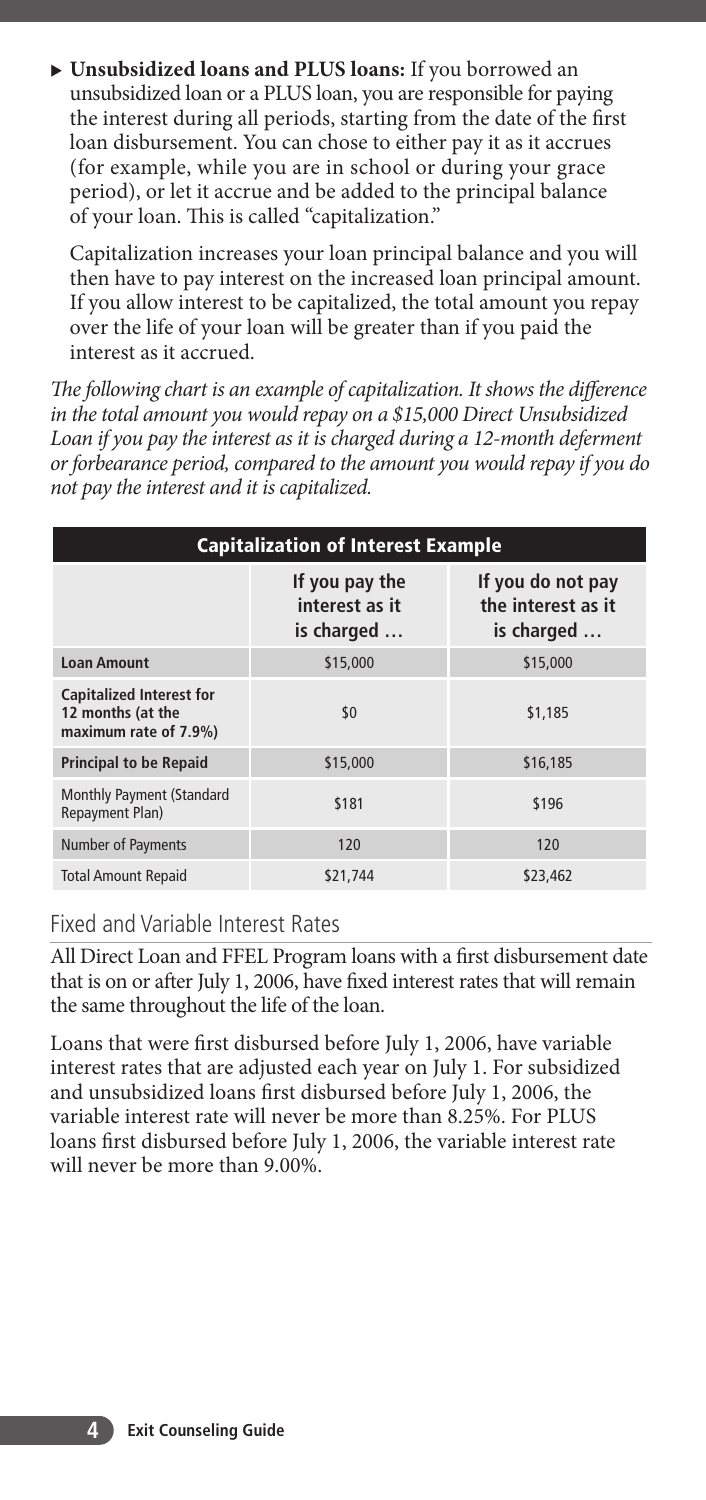#### Fixed Interest Rates for Loans with a First Disbursement Date on or After July 1, 2006

| Loan Type                                                                                          | <b>Fixed Interest Rate</b>                                                                                                                                                                                                                                                                               |
|----------------------------------------------------------------------------------------------------|----------------------------------------------------------------------------------------------------------------------------------------------------------------------------------------------------------------------------------------------------------------------------------------------------------|
| Subsidized Loans for<br>undergraduate students                                                     | 6.80% for loans first disbursed 07/01/2006 to 06/30/2008<br>6.00% for loans first disbursed 07/01/2008 to 06/30/2009<br>5.60% for loans first disbursed 07/01/2009 to 06/30/2010<br>4.50% for loans first disbursed 07/01/2010 to 06/30/2011<br>3.40% for loans first disbursed 07/01/2011 to 06/30/2012 |
| Subsidized Loans for graduate/<br>professional students and<br>Unsubsidized Loans for all students | 6.80%                                                                                                                                                                                                                                                                                                    |
| <b>PLUS Loans</b>                                                                                  | 7.90% for Direct PLUS Loans<br>8.50% for Federal PLUS Loans                                                                                                                                                                                                                                              |

#### Variable Interest Rates for Loans First Disbursed Between July 1, 1998, and June 30, 2006

|                   |                                | Interest Rate                                              | <b>Interest Rate</b>                                       |
|-------------------|--------------------------------|------------------------------------------------------------|------------------------------------------------------------|
| Loan Type         | <b>Loan Status</b>             | <b>For the Period</b><br>July 1, 2008, to<br>June 30, 2009 | <b>For the Period</b><br>July 1, 2009, to<br>June 30, 2010 |
| Subsidized        | Repayment or Forbearance       | 4.21%                                                      | 2.48%                                                      |
| Loans             | In-School, Grace, or Deferment | 3.61%                                                      | 1.88%                                                      |
| Unsubsidized      | Repayment or Forbearance       | 4.21%                                                      | 2.48%                                                      |
| Loans             | In-School, Grace, or Deferment | 3.61%                                                      | 1.88%                                                      |
| <b>PLUS Loans</b> | <b>Any Status</b>              | 5.01%                                                      | 3.28%                                                      |

#### How is interest calculated?

Interest on all loans borrowed under the Department's federal student loan programs are calculated on a simple daily basis.

#### **The following formula demonstrates how the simple interest is calculated between payments**

Average daily balance between payments x Interest rate x (Number of days between payments/365.25) = Monthly interest

#### **How interest accrues between payments made on Apr. 15 and May 15, for example:**

Average daily balance: \$10,000 x Interest rate: .068 Days between payments (30/365.25) x .08214 = Monthly interest: \$55.86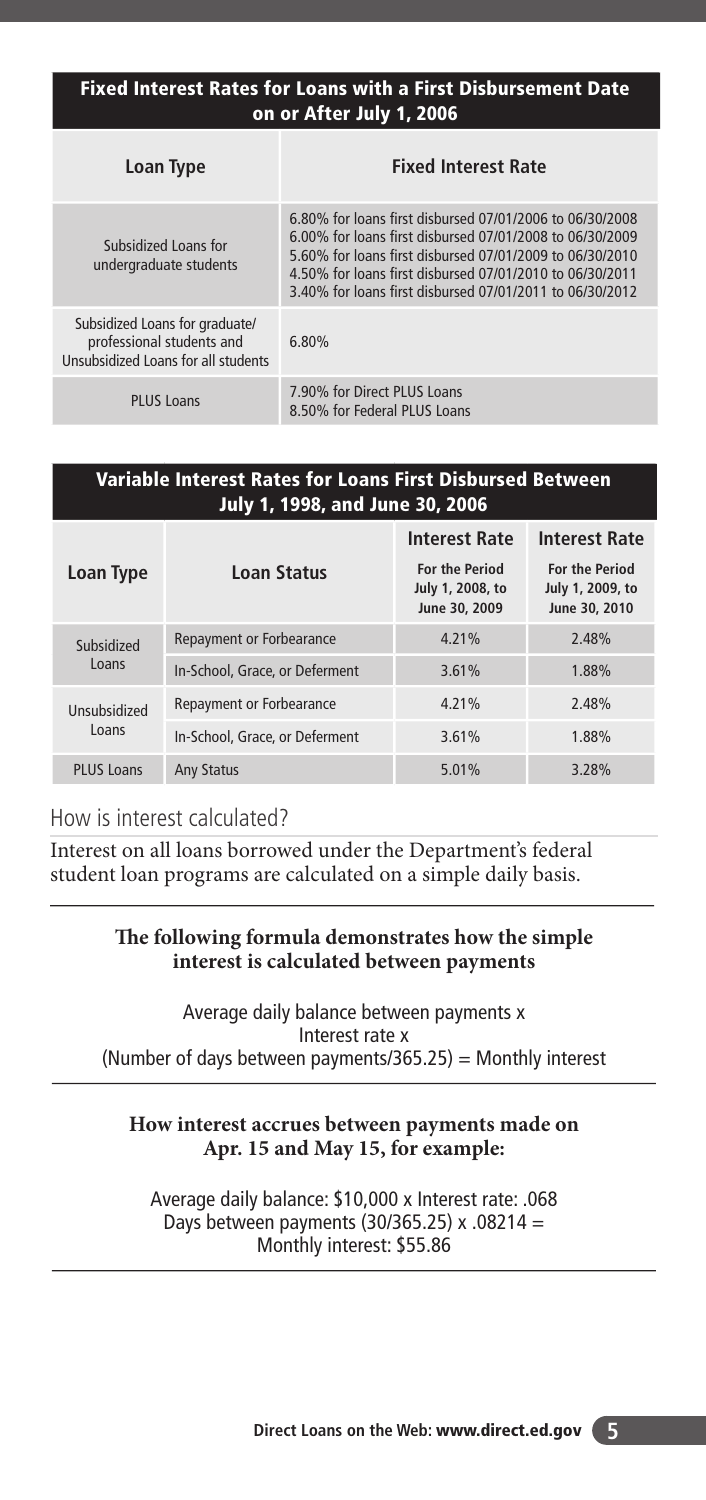#### **Entering Repayment:**

When you graduate, withdraw from school, or drop below half-time enrollment status you will have six months before your first payment is due on your subsidized and unsubsidized loans. This is called a grace period. (PLUS Loans don't have a grace period). This time can allow you to get financially settled, select your repayment plan and determine the amount of income you need to put toward your student loan each month.

If you have subsidized loans, you will not be charged interest during your grace period. If you have unsubsidized loans, you will be responsible for the interest that accrues during the grace period. You may pay this interest as it accrues during the grace period, or you may allow it to accrue and be capitalized (added to the principal balance of your loan) when your loan enters repayment.

Your repayment period begins the day after your grace period ends. Your first payment will be due within 45 days after your repayment period begins.

As explained above, PLUS loans do not have a grace period. The repayment period for a PLUS loan begins on the day after the final loan disbursement is made. However, you may defer repayment of a PLUS loan while you are enrolled in school on at least at halftime basis and, for PLUS loans with a first disbursement date on or after July 1, 2008, for an additional six months after you graduate, withdraw, or drop below half-time enrollment status. Your first payment will be due within 45 days after your deferment ends.

If you received some PLUS loans that were first disbursed before July 1, 2008, and others that were first disbursed on or after that date, the additional six-month deferment period after you leave school or drop below half-time status is available only for your PLUS loans that were first disbursed on or after July 1, 2008. If you are unable to begin making payments on your PLUS loans that do not qualify for the additional six-month deferment period after you leave school or drop below half-time status, contact your loan holder or loan servicer to discuss options for postponing repayment on these loans until the six-month additional deferment period ends on your PLUS loans that were first disbursed on or after July 1, 2008.

#### Prepayment

- $\triangleright$  You may prepay all or part of your loan(s) at any time without a penalty. You also have the option of requesting a shorter repayment schedule.
- After you have begun repaying your loans, any extra amount you pay in addition to your regular required monthly payment will reduce your outstanding principal balance, as long as accrued interest and any outstanding late charges are paid.

# $\star$  ALERT...

Although your credit history was not taken into account when you received federal student loans, your credit history will be affected if you do not repay your federal student loans under the repayment plan you agree to when you enter repayment.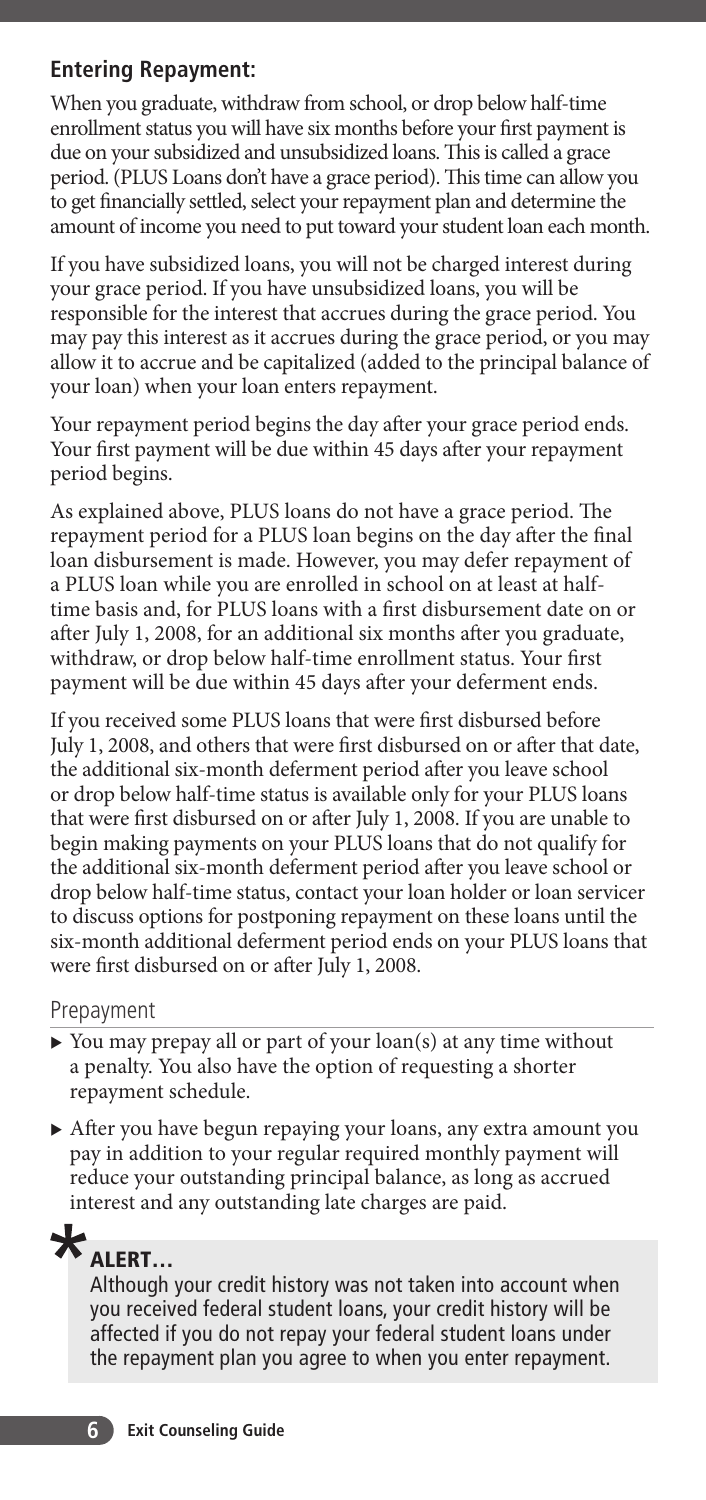#### **Repayment Incentives**

A repayment incentive is a benefit that is offered to encourage you to repay your loans on time. Under a repayment incentive program, the interest rate charged on your loans may be reduced. Some repayment incentive programs require that you make a certain number of payments on time to keep the benefits of the repayment incentive.

- $\triangleright$  The **Direct Loan Program** currently offers two repayment incentive programs
	- Interest Rate Reduction for Automatic Withdrawal Payments

 Under the Automatic Withdrawal payment option, your bank automatically deducts your monthly loan payment from your checking or savings account and sends the payment to the loan holder or loan servicer. In addition to helping to ensure that your payments are made on time, you receive a 0.25% interest rate reduction when you have payments made through this option.

■ Up-front Interest Rebate on Direct Subsidized Loans, Direct Unsubsidized Loans, and Direct PLUS Loans

 You may receive an up-front interest rebate on a Direct Subsidized Loan, Direct Unsubsidized Loan or Direct PLUS Loan. The rebate is equal to a percentage of the loan amount that you borrow. This is the same amount that would result if the interest rate on your loan were lowered by a specific percentage—but you receive the rebate up front. The correspondence that you receive about your loan will indicate if you received an up-front interest rebate.

 To keep an up-front interest rebate that you receive on your loan, you must make all of your first 12 required monthly payments on time (the loan servicer must receive each payment no later than six days after the due date) when your loan enters repayment.

 You will lose the rebate if you do not make all of your first 12 required monthly payments on time. If you lose the rebate, the loan servicer will add the rebate amount back to the principal balance on your loan account. This will increase the amount that you have to repay.

<sup>u</sup> A lender in the **FFEL Program** might offer incentives for either making on time payments or having payments automatically deducted from your savings or checking account. Contact your lender to find out if any incentives are offered.

#### **Repayment Plans**

When it comes time to start repaying your student loan(s), you can select a repayment plan that's right for your financial situation. Generally, you'll have from 10 to 25 years to repay your loan, depending on which repayment plan you choose. The repayment plan options are generally the same in the Direct Loan and FFEL programs, except that the Income-contingent Repayment plan is available only in the Direct Loan Program, and the Income-sensitive Repayment plan is available only in the FFEL Program.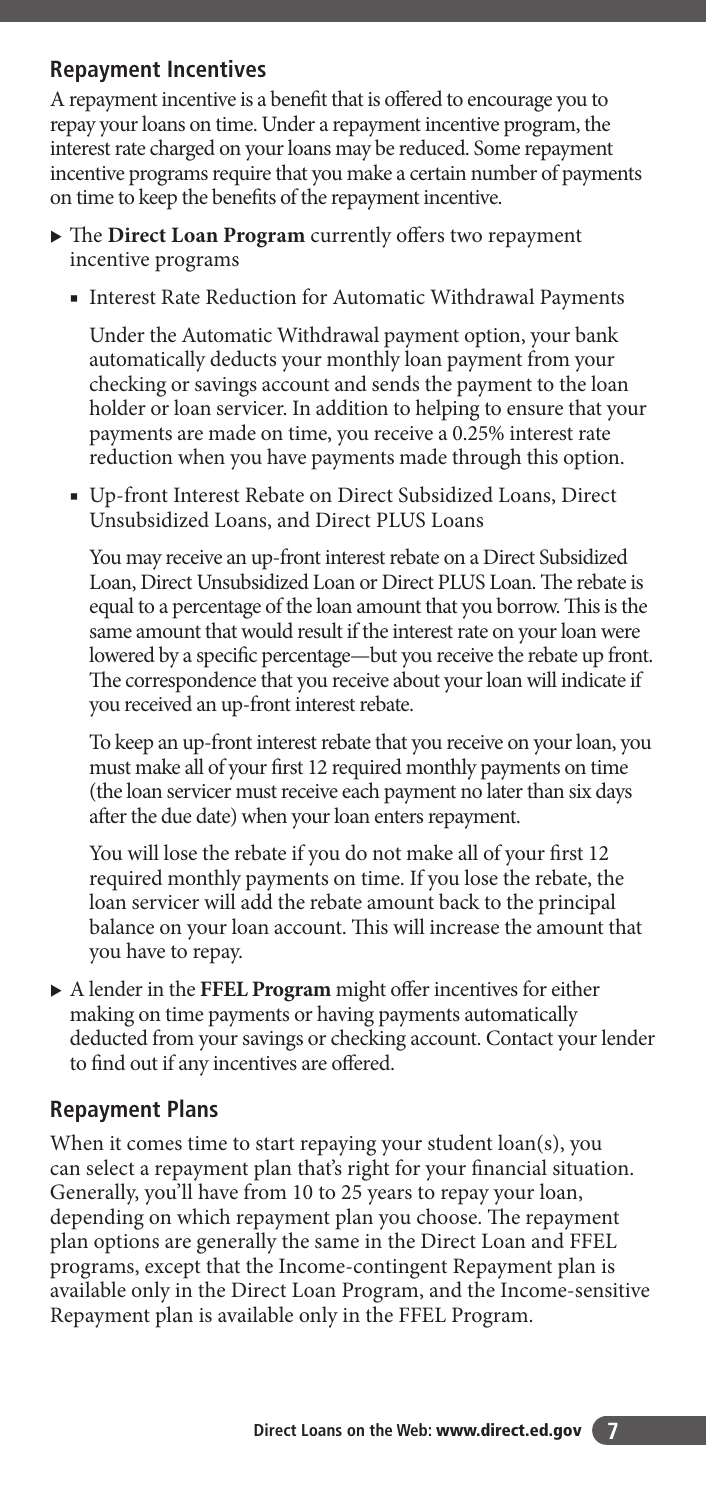The following repayment plans are available to Direct Loan and FFEL Program subsidized, unsubsidized and PLUS loan borrowers:

- ▶ Standard Repayment Plan: You generally pay a fixed amount each month for up to 10 years. Your payment must be at least \$50 a month.
- **Graduated Repayment Plan:** Your payments start out low at first and then will increase, usually every two years. You must repay your loan in full within 10 years. At a minimum, your payments must cover the interest that accumulates on your loans between payments. This plan is tailored to individuals with relatively low current incomes (e.g., recent college graduates) who expect their incomes to increase in the future. However, you'll ultimately pay more for your loan than you would under the Standard Plan, because more interest accumulates in the early years of the plan when your outstanding loan balance is higher and your monthly payment is smaller.
- Extended Repayment Plan: If you're a FFEL borrower, to qualify for this plan you must have had no outstanding balance on a FFEL Program loan as of Oct. 7, 1998, or on the date you obtained a FFEL Program loan after Oct. 7, 1998, and you must have more than \$30,000 in outstanding FFEL Program loans. If you're a Direct Loan borrower, you must have had no outstanding balance on a Direct Loan Program loan as of Oct. 7, 1998, or on the date you obtained a Direct Loan Program loan after Oct. 7, 1998, and you must have more than \$30,000 in outstanding Direct Loans. This means, for example, that if you have \$35,000 in outstanding FFEL Program loans and \$10,000 in outstanding Direct Loans, you can choose the extended repayment plan for your FFEL Program loans, but not for your Direct Loans.

 Under this plan you must repay your loans in full within 25 years. You may choose to make fixed or graduated monthly payments. Your monthly payment amount will be lower than it would be under the Standard Plan, but you'll ultimately pay more for your loan because of the interest that accumulates during the longer repayment period.

**Income-Based Repayment (IBR):** Under IBR, the required monthly payment is capped at an amount that is intended to be affordable based on your income and family size. You are eligible for IBR if the monthly repayment amount under IBR will be less than the monthly amount calculated under a 10-year standard repayment plan. If you repay under the IBR plan for 25 years and meet other requirements, you may have any remaining balance of your loan(s) cancelled. Additionally, if you work in public service and have reduced loan payments through IBR, the remaining balance after ten years in a public service job could be cancelled. You may contact your loan holder or loan servicer, or visit **www.studentaid.ed.gov** for more detailed information about the Income-Based Repayment Plan.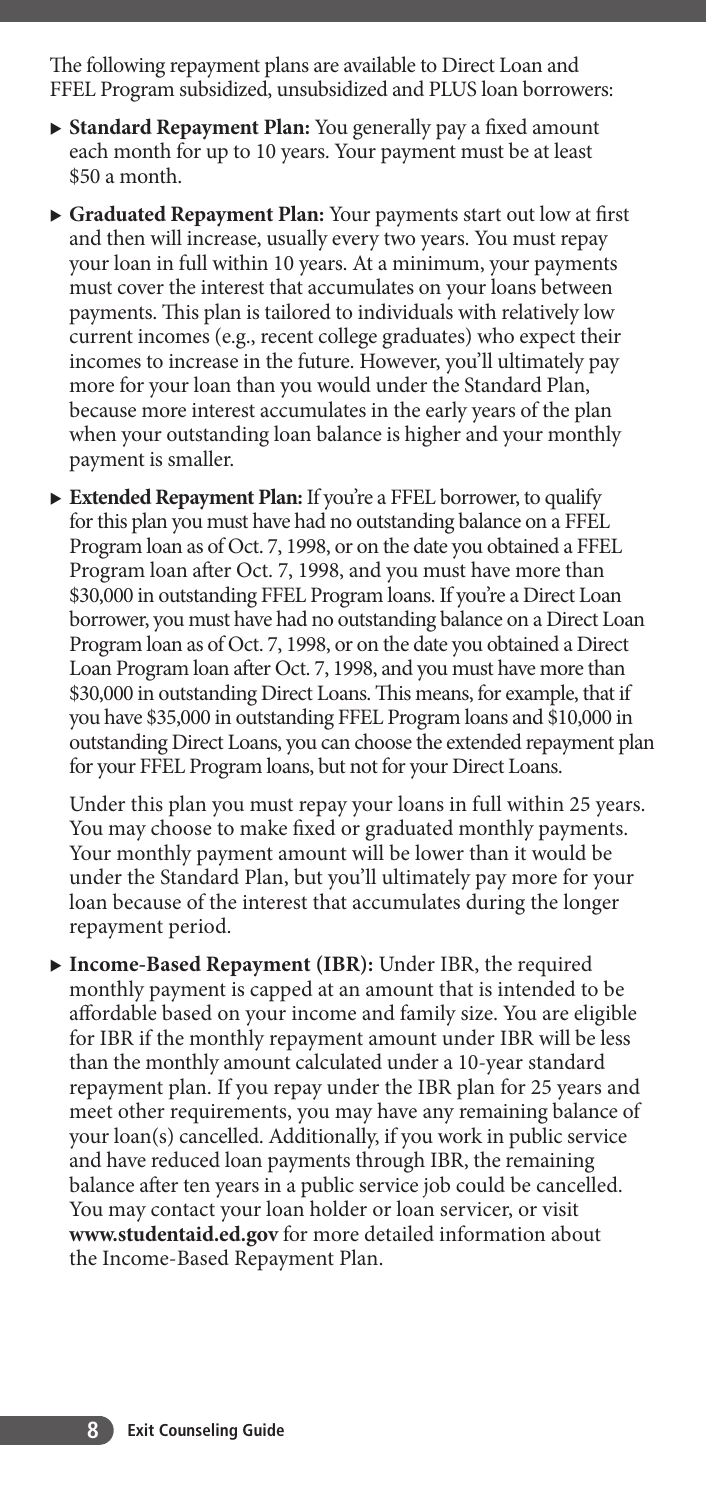- **Income-Sensitive Repayment Plan (for FFEL Program loans only):** With an income-sensitive plan, your monthly loan payment is based on your annual income. As your income increases or decreases, so do your payments. The maximum repayment period is 10 years. Contact your loan holder or loan servicer for more information about this repayment plan.
- **Income-Contingent Repayment Plan (for Direct Subsidized and Unsubsidized Loans and Direct PLUS Loans for Graduate and Professional Students):** Your monthly payments will be based on your annual income (and that of your spouse, if married), your family size, and the total amount of your Direct Loans. Borrowers have 25 years to repay under this plan, the unpaid portion will be forgiven. However, you may have to pay income tax on the amount that is forgiven.

 Direct Subsidized Loans, Direct Unsubsidized Loans and Direct PLUS Loans for graduate and professional student PLUS borrowers may be repaid under the income-contingent repayment (ICR) plan. Direct PLUS Loans for parent borrowers may not be repaid under ICR.

#### Repayment Options

#### *Key Facts About Repaying Your Loans*

If you don't choose a repayment plan or do not provide additional documentation that is required for certain repayment plans, your loan holder or loan servicer will place your loan on the Standard Repayment Plan.

You might want to switch repayment plans later if a different plan would work better for your current financial situation. Under the FFEL Program, you can change repayment plans once a year. Under the Direct Loan Program, you can change plans any time as long as the maximum repayment period under your new plan is longer than the time your Direct Loans have already been in repayment. If you want to change repayment plans, contact your loan holder or loan servicer.

Except for periods of economic hardship deferment under the Income-Based Repayment Plan, periods of deferment or forbearance do not count toward the maximum length of time you have to repay your loans.

#### **Making Payments**

When you make your payments on time, you may qualify for certain repayment benefits—and you are taking steps toward building a solid credit history. If you can't make your payments—don't just ignore your loan debt—it won't go away. There are many ways to get help, including changing your payment due date, changing your repayment plan, and deferment or forbearance.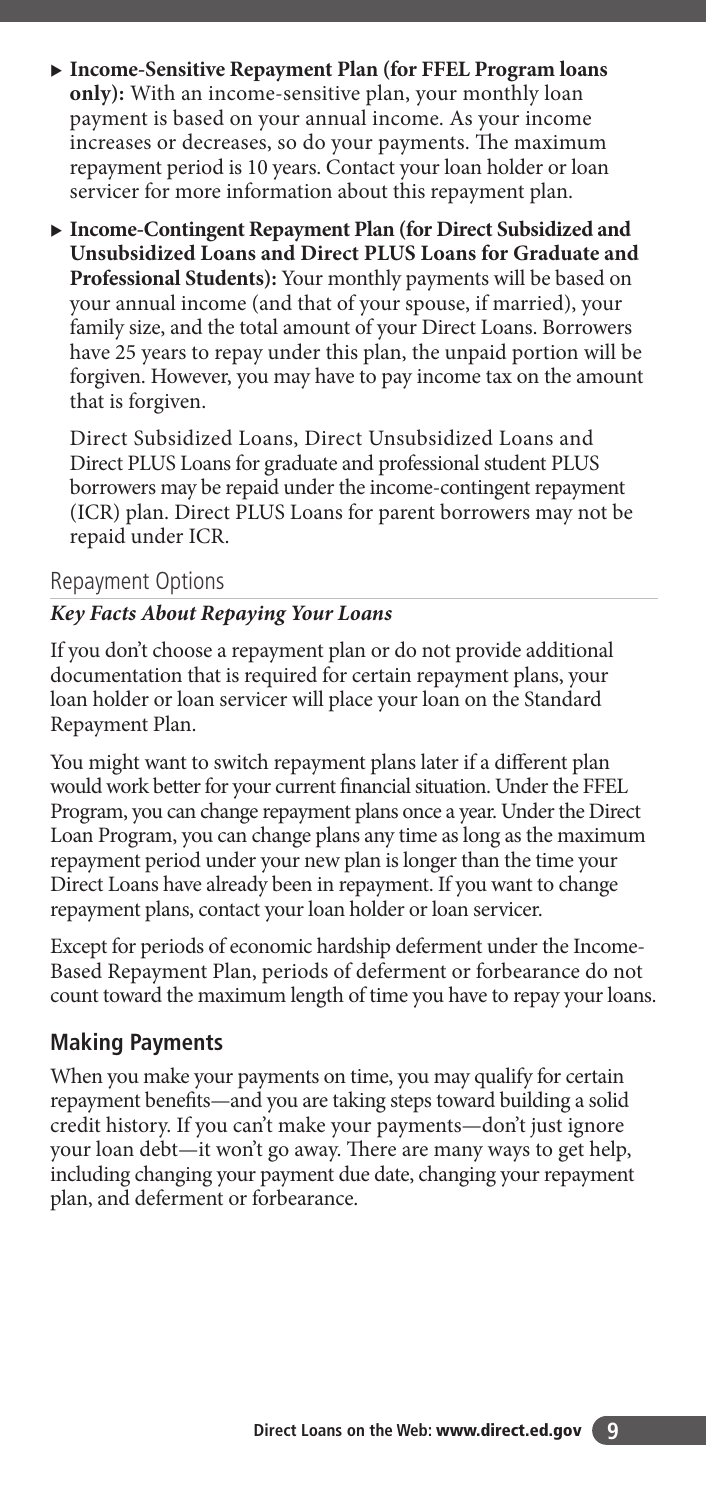# Estimated Monthly Payments for Direct Loan Program and FFEL Program Loans

| <b>Non-Consolidation Borrowers<sup>1</sup></b> |                     |                 |                     |                                 |                     |                              |                     |                  |
|------------------------------------------------|---------------------|-----------------|---------------------|---------------------------------|---------------------|------------------------------|---------------------|------------------|
| <b>Debt When</b><br>Loan Enters                |                     | <b>Standard</b> |                     | <b>Extended</b><br><b>Fixed</b> |                     | <b>Extended</b><br>Graduated |                     | <b>Graduated</b> |
| Repayment                                      | Per<br><b>Month</b> | <b>Total</b>    | Per<br><b>Month</b> | <b>Total</b>                    | <b>Per</b><br>Month | <b>Total</b>                 | Per<br><b>Month</b> | <b>Total</b>     |
| \$5,000                                        | \$58                | \$6,904         | N/A                 | N/A                             | N/A                 | N/A                          | \$40                | \$7,275          |
| 10,000                                         | 115                 | 13,809          | N/A                 | N/A                             | N/A                 | N/A                          | 79                  | 14,550           |
| 25,000                                         | 288                 | 34,524          | N/A                 | N/A                             | N/A                 | N/A                          | 198                 | 36,375           |
| 50,000                                         | 575                 | 69,048          | 347                 | 104.109                         | 284                 | 112,678                      | 396                 | 72,749           |
| 100.000                                        | 1.151               | 138,096         | 694                 | 208,217                         | 568                 | 225,344                      | 792                 | 145,498          |

| <b>Debt When</b> |                     | <b>Income Contingent<sup>2</sup></b><br>Income = \$25,000 |                            |                          | Income-Based <sup>2</sup><br>$Income = $25,000$ |               |                     |                          |
|------------------|---------------------|-----------------------------------------------------------|----------------------------|--------------------------|-------------------------------------------------|---------------|---------------------|--------------------------|
| Loan Enters      |                     | <b>Single</b>                                             |                            | Married/HOH <sup>3</sup> |                                                 | <b>Single</b> |                     | Married/HOH <sup>3</sup> |
| Repayment        | <b>Per</b><br>Month | <b>Total</b>                                              | <b>Per</b><br><b>Month</b> | <b>Total</b>             | Per<br><b>Month</b>                             | <b>Total</b>  | Per<br><b>Month</b> | <b>Total</b>             |
| \$5,000          | \$37                | \$8,347                                                   | \$36                       | \$11,088                 | N/A                                             | N/A           | \$39                | \$8,005                  |
| 10,000           | 75                  | 16,699                                                    | 71                         | 22,158                   | 110                                             | 13,672        | 39                  | 16,081                   |
| 25,000           | 186                 | 41,748                                                    | 178                        | 55,440                   | 110                                             | 45.014        | 39                  | 60.754                   |
| 50,000           | 247                 | 93,322                                                    | 189                        | 122,083                  | 110                                             | 109,623       | 39                  | 92.704                   |
| 100,000          | 247                 | 187,553                                                   | 189                        | 170.153                  | 110                                             | 118,058       | 39                  | 97,020                   |

| <b>Consolidation Borrowers<sup>4</sup></b> |                     |                 |                     |                                 |                     |                              |                     |                  |
|--------------------------------------------|---------------------|-----------------|---------------------|---------------------------------|---------------------|------------------------------|---------------------|------------------|
| <b>Debt When</b><br><b>Loan Enters</b>     |                     | <b>Standard</b> |                     | <b>Extended</b><br><b>Fixed</b> |                     | <b>Extended</b><br>Graduated |                     | <b>Graduated</b> |
| Repayment                                  | Per<br><b>Month</b> | <b>Total</b>    | Per<br><b>Month</b> | <b>Total</b>                    | Per<br><b>Month</b> | <b>Total</b>                 | Per<br><b>Month</b> | <b>Total</b>     |
| \$5,000                                    | \$61                | \$7,359         | N/A                 | N/A                             | N/A                 | N/A                          | \$38                | \$7,978          |
| 10,000                                     | 97                  | 17,461          | N/A                 | N/A                             | N/A                 | N/A                          | 69                  | 19,165           |
| 25,000                                     | 213                 | 51,123          | N/A                 | N/A                             | N/A                 | N/A                          | 172                 | 55,491           |
| 50,000                                     | 394                 | 118,264         | 394                 | 118,264                         | 344                 | 126.834                      | 344                 | 126.834          |
| 100,000                                    | 751                 | 270.452         | 788                 | 236,528                         | 688                 | 253,660                      | 688                 | 286,305          |

| <b>Debt When</b>   |                     | Income Contingent <sup>2</sup><br>Income $=$ \$25,000 |                     |                          | Income-Based <sup>2</sup><br>$income = $25.000$ |               |                     |                          |
|--------------------|---------------------|-------------------------------------------------------|---------------------|--------------------------|-------------------------------------------------|---------------|---------------------|--------------------------|
| <b>Loan Enters</b> |                     | <b>Single</b>                                         |                     | Married/HOH <sup>3</sup> |                                                 | <b>Single</b> |                     | Married/HOH <sup>3</sup> |
| Repayment          | Per<br><b>Month</b> | <b>Total</b>                                          | Per<br><b>Month</b> | <b>Total</b>             | Per<br><b>Month</b>                             | <b>Total</b>  | Per<br><b>Month</b> | <b>Total</b>             |
| \$5,000            | \$40                | \$9,414                                               | \$38                | \$12,294                 | N/A                                             | N/A           | \$39                | \$7,818                  |
| 10,000             | 80                  | 18,828                                                | 77                  | 24.587                   | 110                                             | 17,638        | 39                  | 22,414                   |
| 25,000             | 201                 | 47,069                                                | 189                 | 61,588                   | 110                                             | 59,451        | 39                  | 52,725                   |
| 50,000             | 247                 | 106,630                                               | 189                 | 137,766                  | 110                                             | 91,388        | 39                  | 78,816                   |
| 100.000            | 247                 | 187,553                                               | 189                 | 170.153                  | 110                                             | 117,343       | 39                  | 97.020                   |

**<sup>1</sup> Payments were calculated using a fixed interest rate of 6.8% for Direct Subsidized and Unsubsidized Loans disbursed on or after July 1, 2006.**

**<sup>2</sup> Assumes a 5% annual income growth (Census Bureau).**

**3 HOH is Head of Household. Assumes a family size of two.**

**4 Payments are calculated using the maximum interest rate for consolidation loans, 8.25%.**

**Information contained on this page reflects the most current data in the NSLDS database. The data contained on this site is for general information purposes and should not be used to determine eligibility, loan payoffs, overpayment status, or tax reporting. Please consult the financial aid officer at your school or the specific holder of your debts for further information.**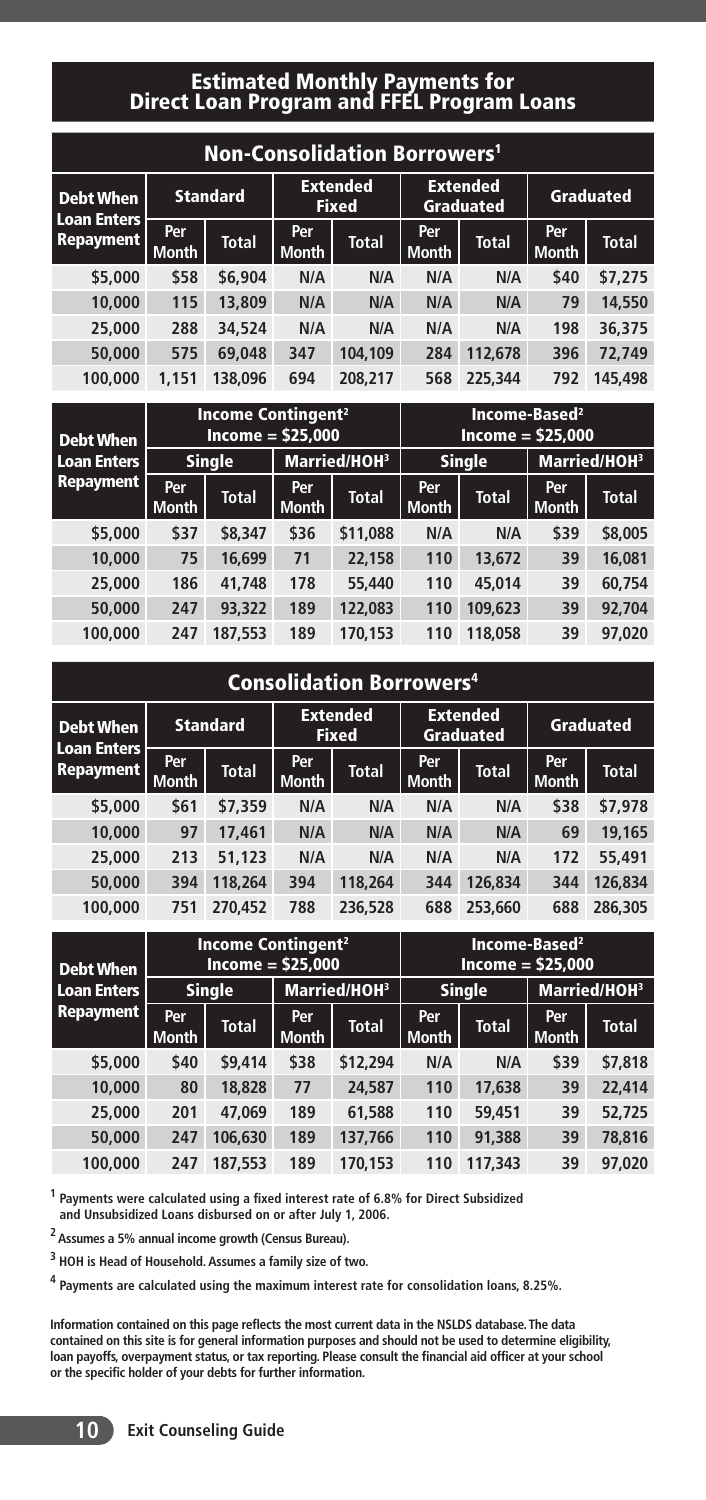# Remember:

- You must make payments on your loan even if you don't receive a bill or repayment notice.
- Billing statements (or coupon books) are sent to you as a convenience.You're obligated to make payments even if you don't receive any reminders. Contact your lender or loan servicer to discuss setting up automatic payments.
- You must also make monthly payments for the full amount required by your repayment plan. Partial payments do not fulfill your obligation to repay your student loan on time.
- If you are making late or partial payments, contact your loan holder or loan servicer immediately for help.
- If you are having trouble making your scheduled monthly payment, there are options to help. You may be able to lower your monthly payment by changing to a different repayment plan or you may be able to temporarily postpone your payments through deferment or forbearance.
- If you apply for a deferment or forbearance, you must continue to make payments until you have been notified that your request has been approved.

# **Having Trouble Making Payments?**

Under certain circumstances you can receive a deferment or forbearance that allows you to temporarily postpone making loan repayments. Except for periods of economic hardship deferment under the Income-Based Repayment Plan, periods of deferment or forbearance do not count toward the maximum length of time you have to repay your loans.

#### **Deferments**

A deferment is a period in which repayment of the principal balance is temporarily postponed if you meet certain requirements. During a deferment, the government pays the interest on subsidized loans.

For all unsubsidized loans and PLUS loans, you are responsible for paying the interest that accrues during the deferment period. You may pay the interest as it accrues during the deferment period, or allow it to be capitalized (added to the principal balance).

Deferment Conditions

- $\blacktriangleright$  Enrolled at least half-time at an eligible postsecondary school (an eligible school is one that is approved to participate in the Department's federal student aid programs)
- $\triangleright$  Study in an approved graduate fellowship program or in an approved rehabilitation training program for the disabled
- $\triangleright$  Unable to find full-time employment (for up to three years)
- $\blacktriangleright$  Economic hardship (includes Peace Corps Service) (for up to three years)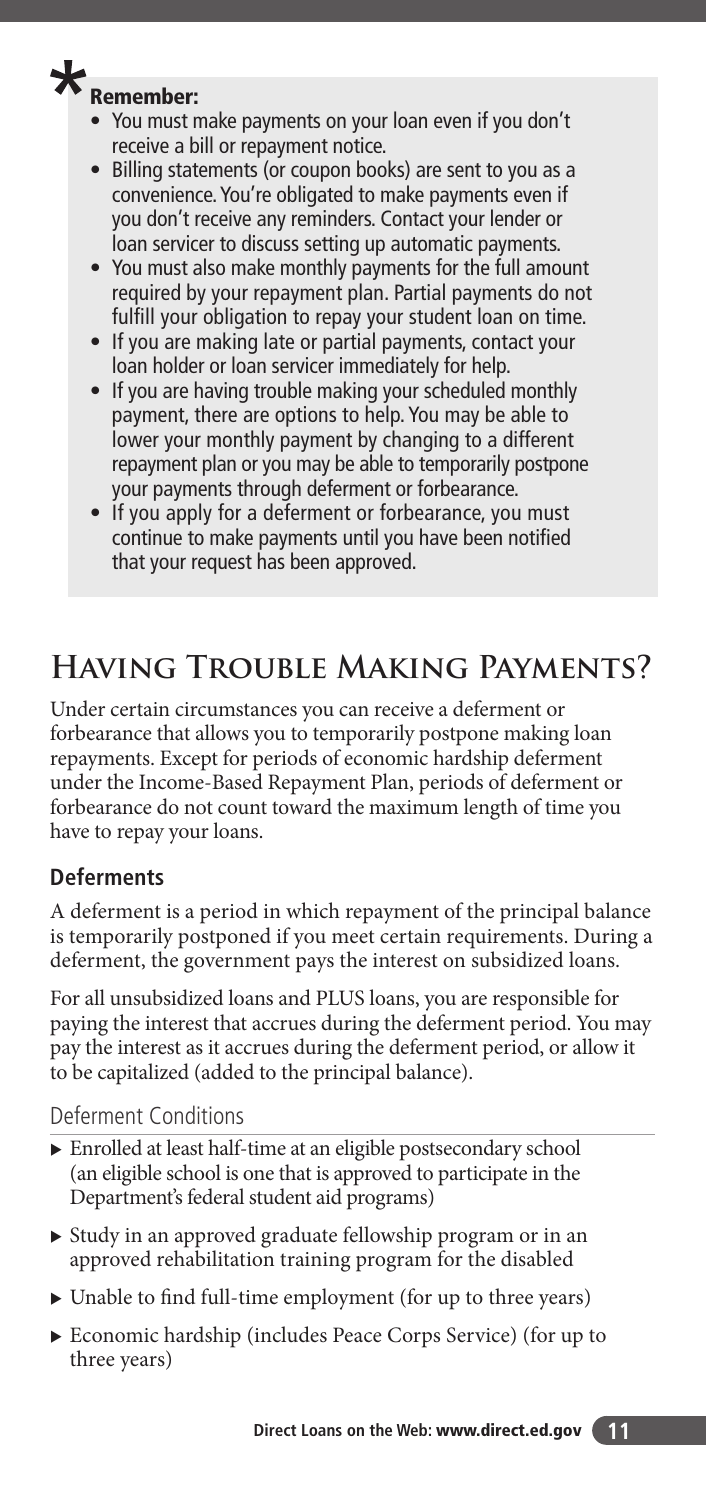- A member of the National Guard or other reserve component of the U.S. Armed Forces (current or retired) who is called or ordered to active duty while enrolled at least half-time at an eligible school, or within six months of having been enrolled at least half-time. (eligible for a deferment during the 13 months following the conclusion of the active duty service, or until the borrower returns to enrolled student status on at least a half-time basis, whichever is earlier)
- $\triangleright$  While borrower is on active duty during a war or other military operation or national emergency and if the borrower was serving on or after Oct. 1, 2007 (eligible for a deferment for an additional 180-day period following the demobilization date for the qualifying service)

If you received a FFEL Program loan before July 1, 1993, additional deferment options may be available. Contact your loan holder or loan servicer for more information.

If you do not meet the requirements for a deferment, you may still be eligible for a forbearance.

# **Remember:**

You MUST continue making payments on your student loan until you have been notified that your request for deferment or forbearance has been granted. If you don't, and it is not approved, you will become delinquent and may default on your loan.

#### **Forbearance**

If you do not meet the requirements for a deferment, a forbearance allows you to postpone or reduce your monthly payment amount for a limited and specific period if you are temporarily unable to make your scheduled loan payments for reasons including, but not limited to, financial hardship or illness.

You are responsible for paying the interest that accrues during the forbearance on all loan types, including subsidized loans. When you resume making payments at the end of the forbearance period, any unpaid interest will be capitalized (added to the principal balance).

#### **Applying for Deferment or Forbearance**

Receiving deferment or forbearance is not automatic. You must contact your loan holder or loan servicer.

#### **Delinquency and Default**

It is very important that you make your loan payments on time. If you are having trouble making your monthly payment, you should immediately contact your loan holder or loan servicer.

You've made a commitment to yourself and your future. Be a responsible borrower—you don't want to default on your student loan. Default is the failure to repay your loan according to the terms of the promissory note, provided that the failure persists for at least 270 days.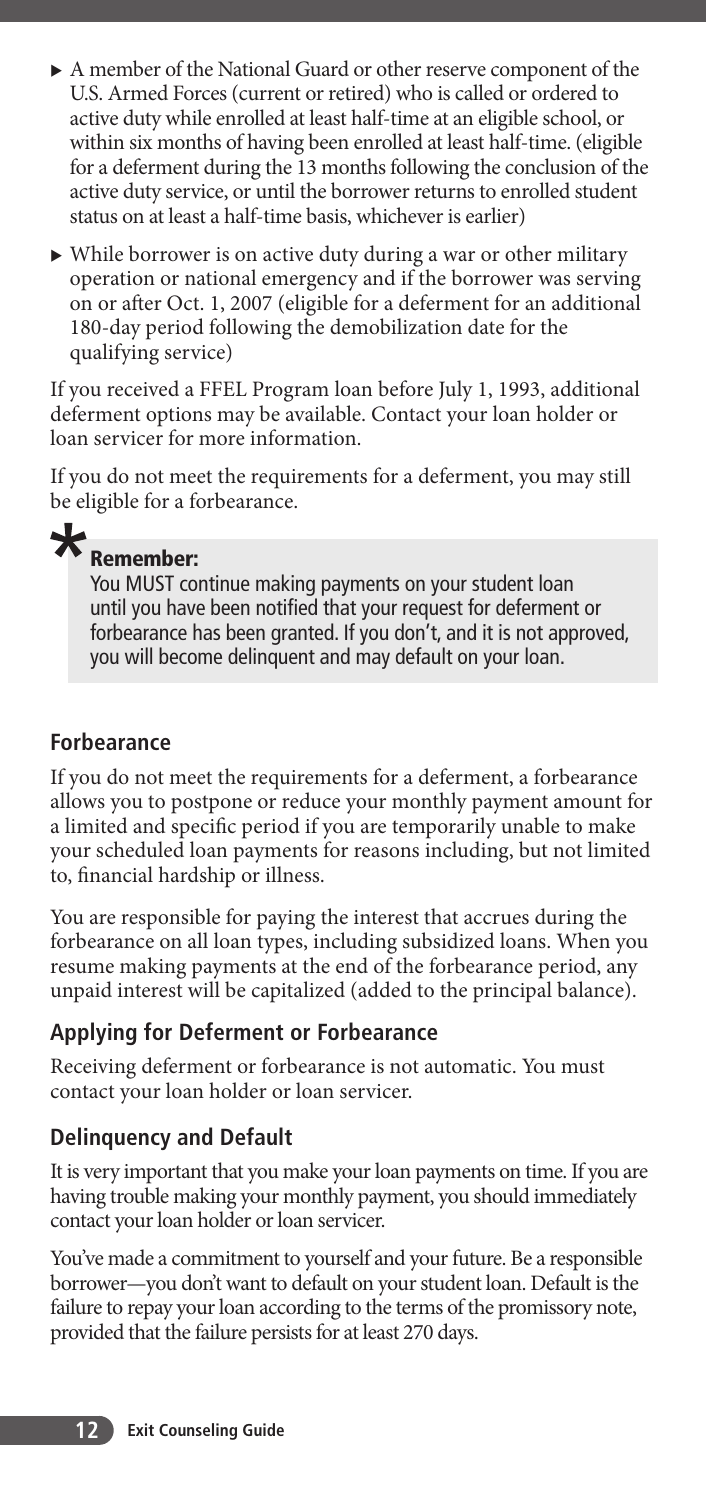Loan default has serious consequences:

- $\triangleright$  Your entire loan balance (principal and interest) will be due in full immediately.
- $\triangleright$  Your college records may be placed on hold.
- $\triangleright$  You'll lose eligibility for loan deferment.
- $\triangleright$  You won't be eligible for additional federal student aid.
- $\triangleright$  Your account may be turned over to a collection agency and you'll have to pay additional charges, late fees and collection costs, all of which become part of your debt.
- $\triangleright$  Your credit rating will be damaged for several years because defaulted loans are reported to national credit bureaus.
- $\triangleright$  You'll have difficulty qualifying for credit cards, a car loan, a mortgage, or renting an apartment (credit checks are required to rent an apartment).
- $\triangleright$  Your federal and state income tax refunds can be withheld and applied to student loan debt. This is called a tax offset.
- ▶ You may have a portion of your wages garnished (withheld).
- $\triangleright$  You may not be able to obtain a professional license or get hired by an employer that performs credit checks.

#### **Remember... Don't Default!**

# **X** Remember:

- Make a budget and stick with it.
- If you don't understand something, call your loan holder or loan servicer or your financial aid office.
- Keep all student loan documents in a file.
- Open all your mail and read everything pertaining to your student loans.
- Keep in contact with your loan holder or loan servicer.
- Make all regularly scheduled payments.
- Ask your loan holder or loan servicer for help if you have difficulty making payments. There are options for you.
- Borrowing is an investment in your future.

#### **Loan Consolidation**

A consolidation loan may help make payments more manageable by combining several federal student loans into one loan with one monthly payment. You need to apply for loan consolidation and choose a standard, an extended, a graduated, an income-contingent (for Direct Consolidation Loans), an income-sensitive (for FFEL Consolidation Loans), or an income-based repayment plan. Depending on the amount of your debt, standard and graduated repayment plans have 10- to 30-year repayment periods.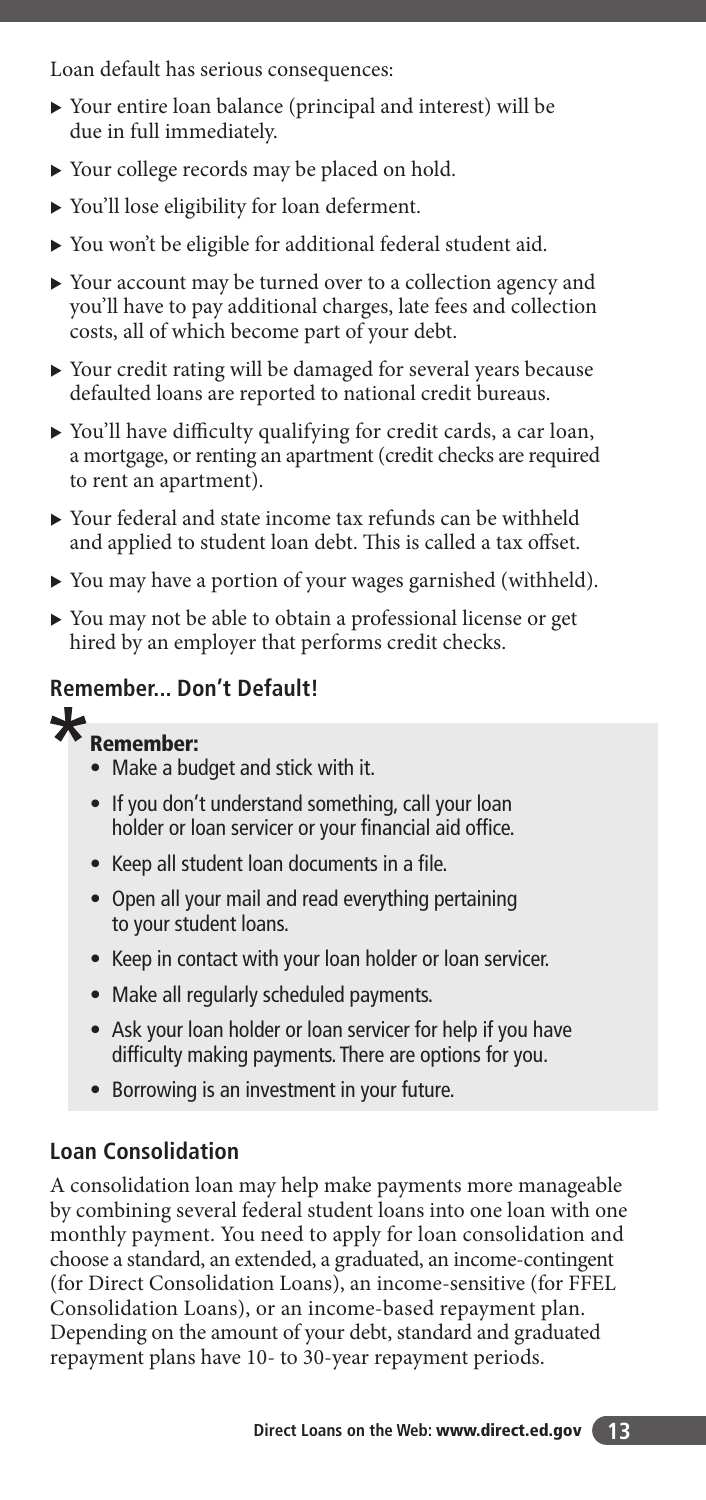The interest rate for both Direct and FFEL Consolidation Loans is a fixed rate for the life of the loan. The fixed rate is based on the weighted average of the interest rates on all of the loans you consolidate, rounded up to the nearest one-eighth of 1%. However, the interest rate will never exceed 8.25%.

#### How can consolidation help me manage my debt?

Loan consolidation can offer you benefits to help manage your education debt. You can:

- $\blacktriangleright$  Make lower monthly payments by increasing the repayment period. (However, this will increase the total amount you repay over the life of your loan.)
- $\blacktriangleright$  Make a single monthly loan payment on one bill to one lender.

As with other loan types, you may prepay a consolidation loan without penalty and may change repayment plans if you find that your current plan no longer meets your needs.

#### Is there a downside to consolidation?

Although consolidation can help many students manage their monthly payments, there are some cases when consolidation may not be right for you.

- $\triangleright$  You may lose certain benefits (such as cancellation benefits, interest subsidies, etc.) that were offered on the loans being consolidated. Borrower benefit programs may vary among different consolidation lenders.
- $\blacktriangleright$  If you are close to paying off your student loans, it may not make sense to consolidate. By extending the years of repayment for your loans, you may be increasing the total amount you have to pay in interest.
- $\triangleright$  Discuss your options with the financial aid office at your school.

## **Discharge and Forgiveness**

#### **Loan Discharge**

You are generally obligated to repay your student loan(s), even if you do not complete your program of study, do not complete the program within the normal timeframe for completing it, are unable to obtain employment after you complete your program, or are otherwise dissatisfied with or do not receive the educational or other services that you purchased from the school. However, there are a few situations in which your loan may be discharged and your repayment obligation cancelled or forgiven:

- $\blacktriangleright$  You die.
- $\blacktriangleright$  You become totally and permanently disabled and meet certain additional requirements.
- $\triangleright$  Your loan is discharged in bankruptcy. (Federal student loans are not automatically discharged in bankruptcy. You must prove to the bankruptcy court that repaying the loan would cause undue hardship.)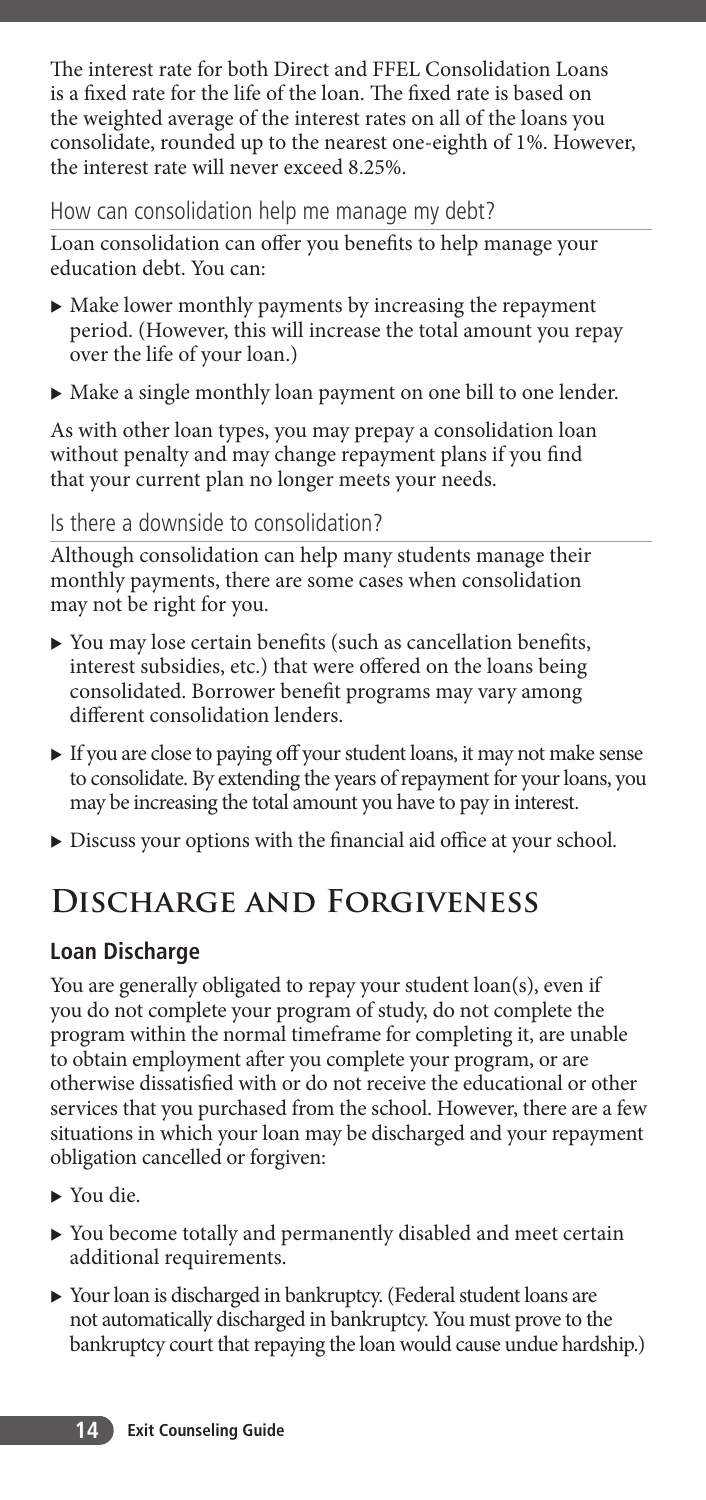- $\triangleright$  You are unable to complete your program of study due to the closing of your school.
- $\blacktriangleright$  Your school falsely certified your loan eligibility.
- $\triangleright$  A loan in your name was falsely certified as a result of a crime of identity theft.
- $\triangleright$  Your school failed to refund required loan funds to your lender on your behalf.

#### **Loan Forgiveness Programs**

A portion of any student loan(s) you received under the Direct Loan or FFEL program after Oct. 1, 1998, may be forgiven under the Teacher Loan Forgiveness Program. To qualify, you must teach full time for five consecutive years in certain low-income elementary or secondary schools or low-income educational service agency and meet certain other qualifications. In addition, you must not have had an outstanding balance on a Direct Loan or FFEL Program loan as of Oct. 1, 1998, or as of the date you obtain a loan after Oct. 1, 1998.

A Public Service Loan Forgiveness Program is also available and will forgive or cancel the remaining balance due on your eligible Direct Loan Program loans after you have made 120 payments on those loans (after Oct. 1, 2007) under certain repayment plans while you are employed in certain public service jobs. You may consolidate your FFEL Program loans into the Direct Loan Program to take advantage of the Public Service Loan Forgiveness Program.

### **Resources**

#### **Financial Literacy**

#### Money Management Tips:

Money management is just as important after you leave school as when you were attending. But your income will now come from work earnings rather than from student aid and you'll probably have some different expenses when you start your new job. The following tips will help you manage your money so that you can meet your household expenses and keep making on-time loan payments. In the process, you will be establishing a good credit rating, which is a key to your financial independence.

**Develop a budget that includes items like rent, car payments, utility bills, food, clothing, insurance, and entertainment, so you have an accurate picture of your monthly expenses (in addition to your loan payments). You may use the budget outline on page 17 as an example.** It's easy to underestimate or overlook some of these expenses, so you may want to round each of your estimated costs up. If your income is less than your expenses, you'll need to find ways to cut your expenses. If you find you just can't make the loan payments, contact your loan holder or loan servicer to discuss options that may help, such as changing repayment plans, or deferment or forbearance.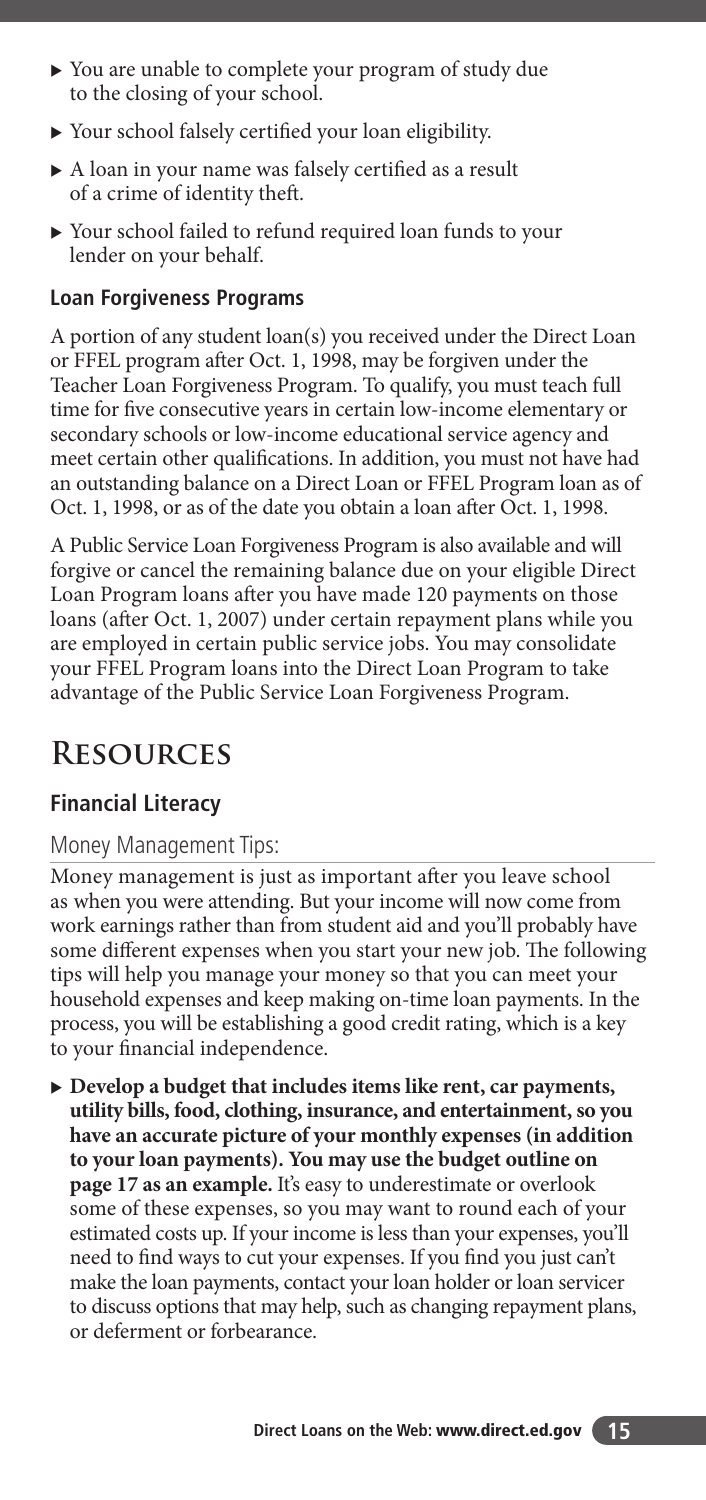# Subsidized/Unsubsidized and PLUS Loan Discharge and Cancellation Summary Chart

| <b>Amount Discharged/</b><br><b>Forgiven</b>                                                                                                                                                                                                                                                                                                                                                 | <b>Notes</b>                                                                                                                                                                                                                                                                                                                                                                                                                                                                 |
|----------------------------------------------------------------------------------------------------------------------------------------------------------------------------------------------------------------------------------------------------------------------------------------------------------------------------------------------------------------------------------------------|------------------------------------------------------------------------------------------------------------------------------------------------------------------------------------------------------------------------------------------------------------------------------------------------------------------------------------------------------------------------------------------------------------------------------------------------------------------------------|
| 100%                                                                                                                                                                                                                                                                                                                                                                                         | For a PLUS Loan, includes the death,<br>but not disability, of the student for<br>whom the parents borrowed.                                                                                                                                                                                                                                                                                                                                                                 |
| Up to \$5,000 (up to<br>\$17,500 for teachers in<br>certain specialties) of<br>the total loan amount<br>outstanding after<br>completion of the fifth<br>year of teaching.<br>Under the Direct and<br><b>FFEL Consolidation Loan</b><br>programs, only the portion<br>of the consolidation loan<br>used to repay eligible<br>Direct Loans or FFEL<br>Loans qualifies for<br>loan forgiveness. | For Direct and FFEL Subsidized/<br>Unsubsidized Loan borrowers with<br>no outstanding balance on a Direct<br>or FFEL Loan on Oct. 1, 1998, or on<br>the date they received a loan on,<br>or after that date. PLUS Loans are<br>not eligible.<br>To find out whether your school<br>or educational agency is<br>considered low-income, go to<br>www.FederalStudentAid.ed.gov.<br>Click on "Students, Parents<br>and Counselors." Or call<br>1-800-4-FED-AID (1-800-433-3243). |
| 100%                                                                                                                                                                                                                                                                                                                                                                                         | Cancellation is possible only if the<br>bankruptcy court rules that repayment<br>would cause undue hardship.                                                                                                                                                                                                                                                                                                                                                                 |
| 100%                                                                                                                                                                                                                                                                                                                                                                                         | For loans received on or after<br>Jan. 1, 1986.                                                                                                                                                                                                                                                                                                                                                                                                                              |
| The remaining balance on<br>an eligible Direct Loan will<br>be forgiven for a borrower<br>who makes 120 monthly<br>payments on the loan,<br>under certain repayment<br>plans, after Oct.1, 2007.<br>Each of the required 120<br>payments must be made<br>while the borrower is<br>employed full-time by<br>a qualifying public<br>service organization.                                      | For additional information, go to:<br>www.studentaid.ed.gov                                                                                                                                                                                                                                                                                                                                                                                                                  |
|                                                                                                                                                                                                                                                                                                                                                                                              |                                                                                                                                                                                                                                                                                                                                                                                                                                                                              |

► As a borrower, know your student loan rights and responsibilities. Make sure to apply for a deferment if you're going back to school or are eligible for an unemployment or economic hardship deferment. Keep your loan holder or loan servicer informed of your address, phone number and other information, and contact your servicer if you're having trouble making payments. Keep your loan paperwork in a safe place, including your promissory note, disclosure notices and billing statements. Remember, talk to your servicer when you have questions or concerns.

<sup>u</sup> **Make the most of your grace period.** Each of your Subsidized and Unsubsidized Loans has a six-month grace period, and you don't have to start making payments until it ends. There is no grace period for PLUS Loans, but you may defer repayment on PLUS Loans that were first disbursed on or after July 1, 2008, for an additional six months after you graduate, withdraw from school, or drop below half-time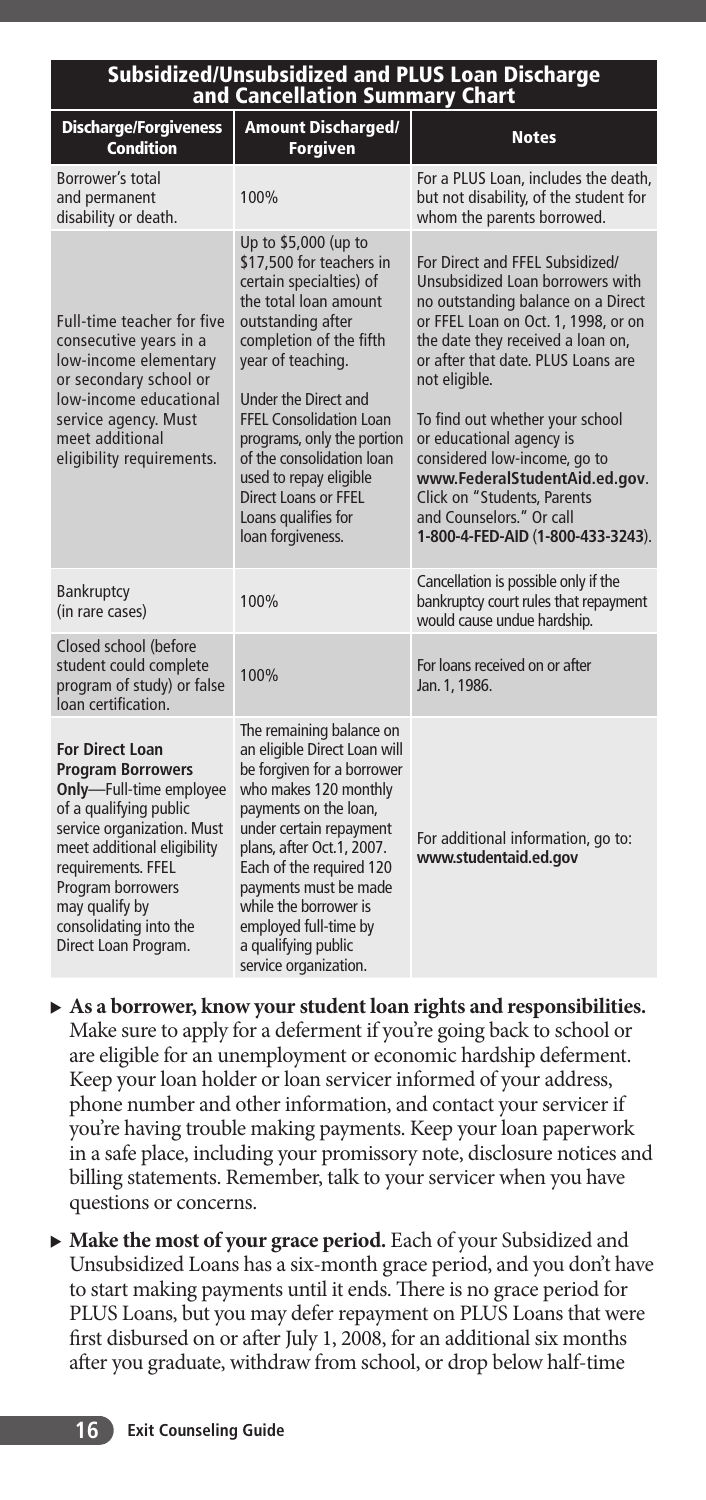enrollment status. Your grace period is an excellent time to get your finances in order. If you are working, you can use the grace period to get a head start on repaying your loans. By making some payments during the grace period, you can reduce the interest costs for your loan. These payments don't have to be set monthly amounts—you can choose to prepay some of your loan or just to pay the interest that is charged on any of your loans that are unsubsidized.

#### **Budget Calculator**

- $\triangleright$  You should develop a budget that includes items like rent, car payments, utility bills, food, clothing, insurance, and entertainment, so you have an accurate picture of your monthly expenses (in addition to your loan payments).
- $\blacktriangleright$  You may use the budget outline below as an example.

| <b>Monthly Budget</b>                         |                      |  |  |  |
|-----------------------------------------------|----------------------|--|--|--|
| <b>Estimated Monthly Salary</b>               | <u>and the state</u> |  |  |  |
| <b>Estimated monthly student loan payment</b> |                      |  |  |  |
| Rent or mortgage                              |                      |  |  |  |
| Utilities (gas, electric, phone)              |                      |  |  |  |
| Transportation (car payments, gas)            |                      |  |  |  |
| <b>Groceries</b>                              |                      |  |  |  |
| <b>Entertaining/dining out</b>                |                      |  |  |  |
| Average allowance for non-monthly expenses    |                      |  |  |  |
| <b>Total Expenses</b>                         |                      |  |  |  |

#### **Additional Information**

#### Help with Resolving a Problem or Dispute

It is important to keep all of your student loan papers and correspondence for your records. If you have a problem with a federal student loan, you should contact your loan holder or loan servicer to try and resolve the problem. If you are unable to resolve the problem on your own, you may contact the Federal Student Aid (FSA) Ombudsman for assistance. The FSA Ombudsman works with federal student loan borrowers to resolve loan disputes or problems from an impartial, independent viewpoint. You can reach FSA Ombudsman at:

#### **Office of the Ombudsman**

U.S. Department of Education 830 First Street NE 4th Floor UCP-3/MS 5144 Washington, DC 20202-5144

Toll-free phone: **(877) 557-2575** Internet: **fsahelp.ed.gov** or **ombudsman.ed.gov**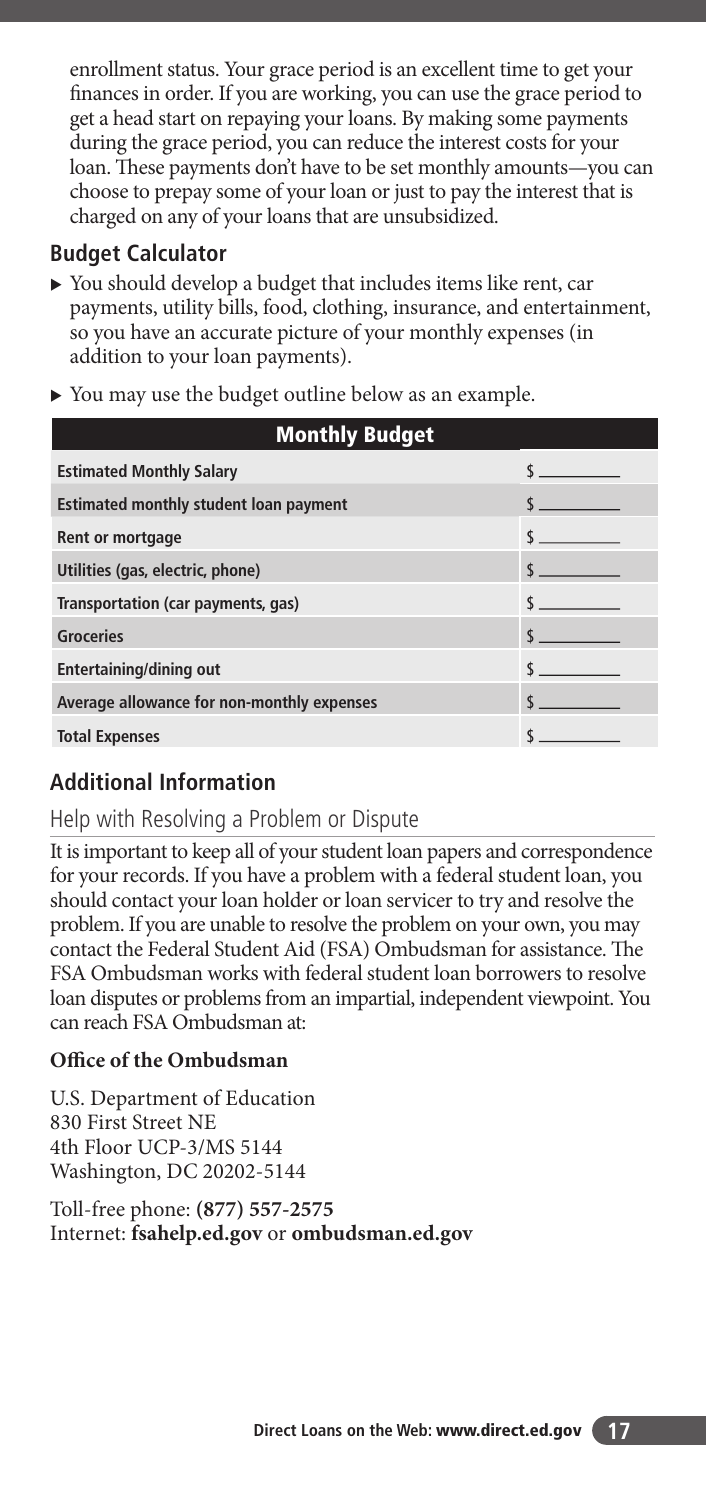#### Tax Benefits for Education

There are many tax credits, deductions and savings plans available to taxpayers to assist with the expense of higher education.

- $\blacktriangleright$  A tax credit reduces the amount of income tax you may have to pay.
	- American Opportunity Credit
	- Hope Tax Credit
	- Lifetime Learning Tax Credit
- $\blacktriangleright$  A deduction reduces the amount of your income that is subject to tax, thus generally reducing the amount of tax you may have to pay.
	- College Tuition and Fees Deduction
	- Student Loan Interest Deduction

You should contact a tax advisor or visit **www.irs.gov** for detailed information on tax credits, deductions or other tax benefits for postsecondary students.

Resource Publications

Federal Student Aid offers several publications to help you understand the financial aid process. Two publications that may help you manage your federal student loans are *Funding Education Beyond High School—The Guide to Federal Student Aid* and *Your Federal Student Loans—Learn the Basics and Manage Your Debt*. To request a copy, download an electronic version or view a complete list of publications, visit **www.studentaid.ed.gov** and click on "Publications" from the "Tools and Resources" link.

#### **Additional resources that you may find helpful.**

| <b>Resource</b>                   | <b>Web Address</b>           |
|-----------------------------------|------------------------------|
| <b>Direct Consolidation Loans</b> | www.loanconsolidation.ed.gov |
| <b>PIN Site</b>                   | www.pin.ed.gov               |
| <b>TEACH Grant recipients</b>     | https://teach-ats.ed.gov     |
| Public Service Loan Forgiveness   | www.studentaid.ed.gov        |
| <b>Income Based Repayment</b>     | www.studentaid.ed.gov        |
| <b>NSLDS</b>                      | www.nslds.ed.gov             |
| Federal Student Aid Ombudsman     | www.ombudsman.ed.gov         |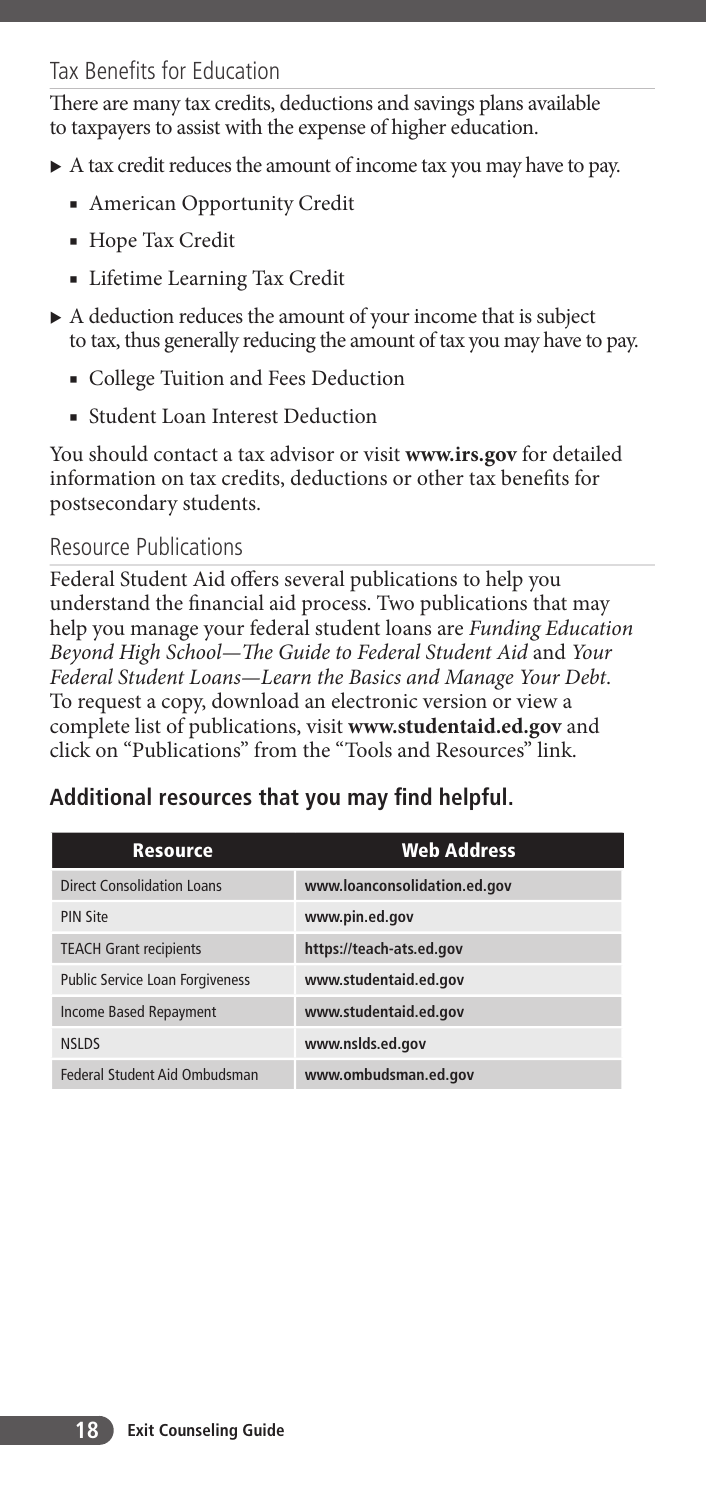### **Borrower's Rights and Responsibilities**

Your school may ask you to sign this checklist to document that you completed exit counseling.

#### I understand I have the right to:

- $\blacktriangleright$  Written information on my loan obligations and information on my rights and responsibilities as a borrower
- $\blacktriangleright$  A copy of my MPN either before or at the time my loan is disbursed
- $\blacktriangleright$  A grace period and an explanation of what this means
- $\blacktriangleright$  Notification, if I am in my grace period or repayment, no later than 45 days after a lender assigns, sells or transfers my loan to another lender
- $\blacktriangleright$  A disclosure statement, received before I begin to repay my loan, that includes information about interest rates, fees, the balance I owe, and a loan repayment schedule
- $\blacktriangleright$  Deferment or forbearance of repayment for certain defined periods, if I qualify and if I request it
- Prepayment of my loan in whole or in part anytime without an earlyrepayment penalty
- $\blacktriangleright$  Documentation that my loan is paid in full

I understand I am responsible for:

- uCompleting exit counseling before I leave school or drop below halftime enrollment
- $\blacktriangleright$  Repaying my loan according to my repayment schedule even if I do not complete my academic program, I am dissatisfied with the education I received, or I am unable to find employment after I graduate
- $\blacktriangleright$  Notifying my lender or loan servicer if I:
	- Move or change my address
	- Change my telephone number
	- Change my name
	- Change my social security number
	- Change employers or my employer's address or telephone number changes
- $\blacktriangleright$  Making monthly payments on my loan after my grace period ends, unless I have a deferment or forbearance
- $\blacktriangleright$  Notifying my lender or loan servicer of anything that might alter my eligibility for an existing deferment or forbearance

*I have received exit counseling materials for Direct Loan borrowers. I have read and I understand my rights and responsibilities as a borrower. I understand that I have a loan from the federal government that must be repaid.*

Student's Signature **Date** 

Student's Name (Please Print)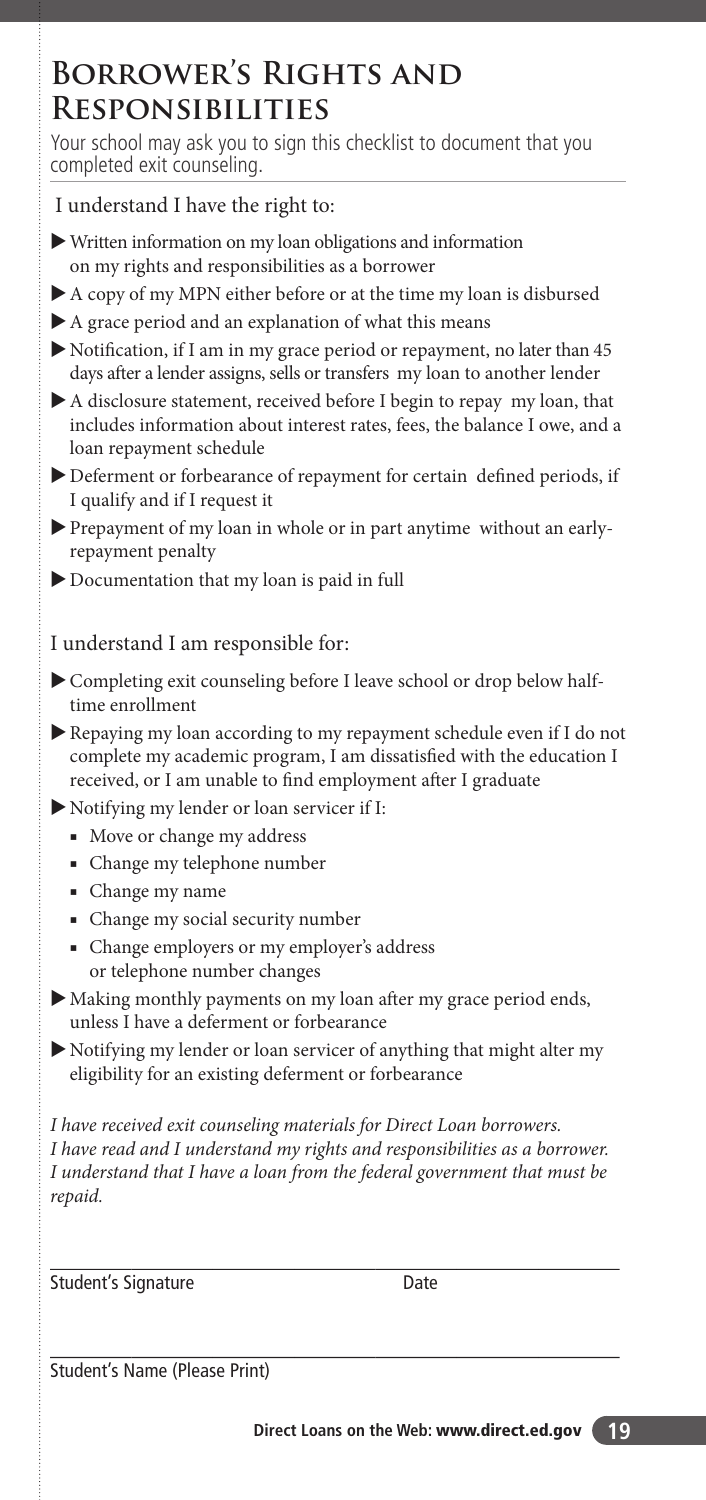# **This page intentionally left blank**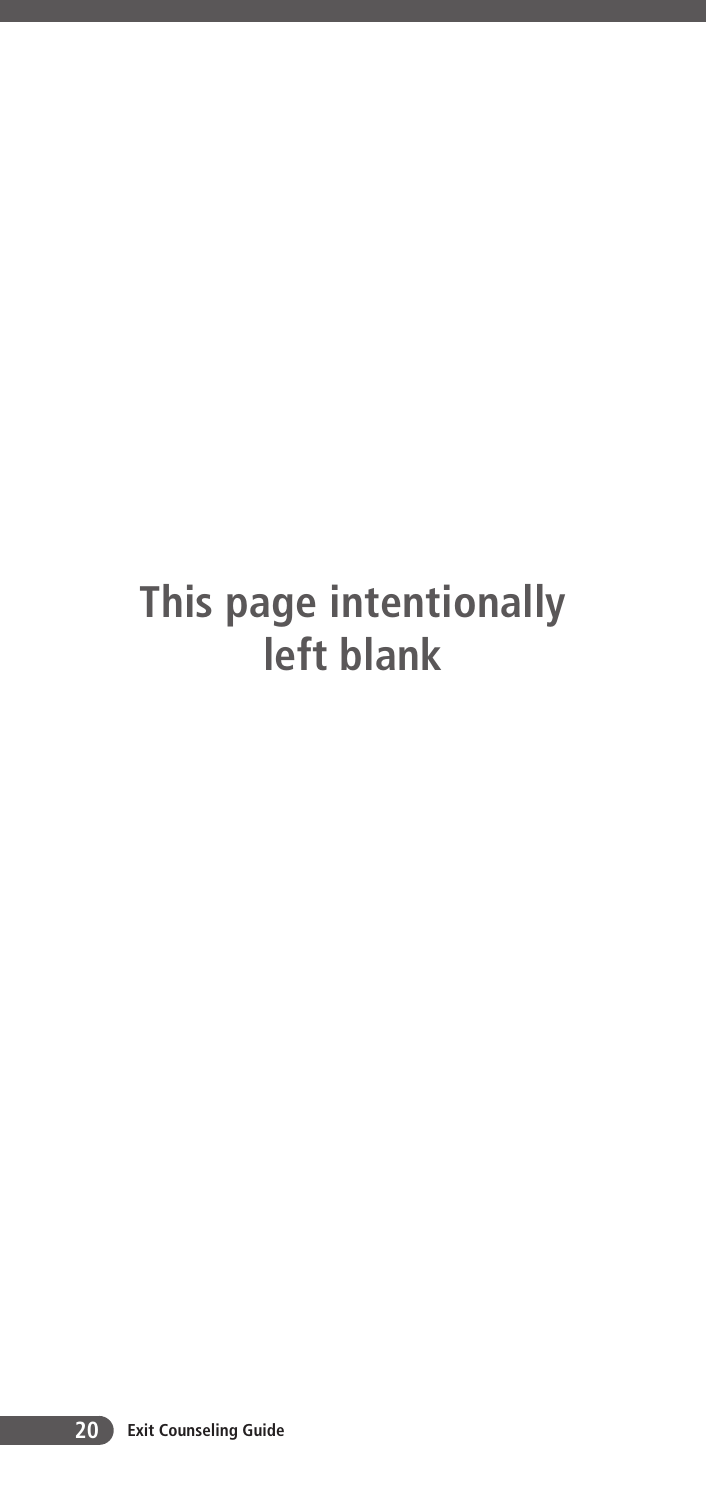### **Student Contact Information**

You may use this sheet to update the contact information kept by your loan servicer. Your school must update this information with the servicer after you've completed exit counseling. You are also required to notify your loan servicer of any changes to this information after you leave school. You must complete all items except those marked as optional.

#### Personal (Please print clearly)

Last Name, First Name (Middle Name is Optional)

Street Address

City, State, Zip Code/Postal Code, Country

Area Code/Telephone Number Email Address (Optional)

Driver's License or State ID number (Optional) Issuing State (Optional)

#### Employer (optional if not known)

Expected employer (after leaving school)

Street Address

City, State, Zip Code/Postal Code, Country

**Important: you must provide contact information for next of kin and two references on the back of this page.**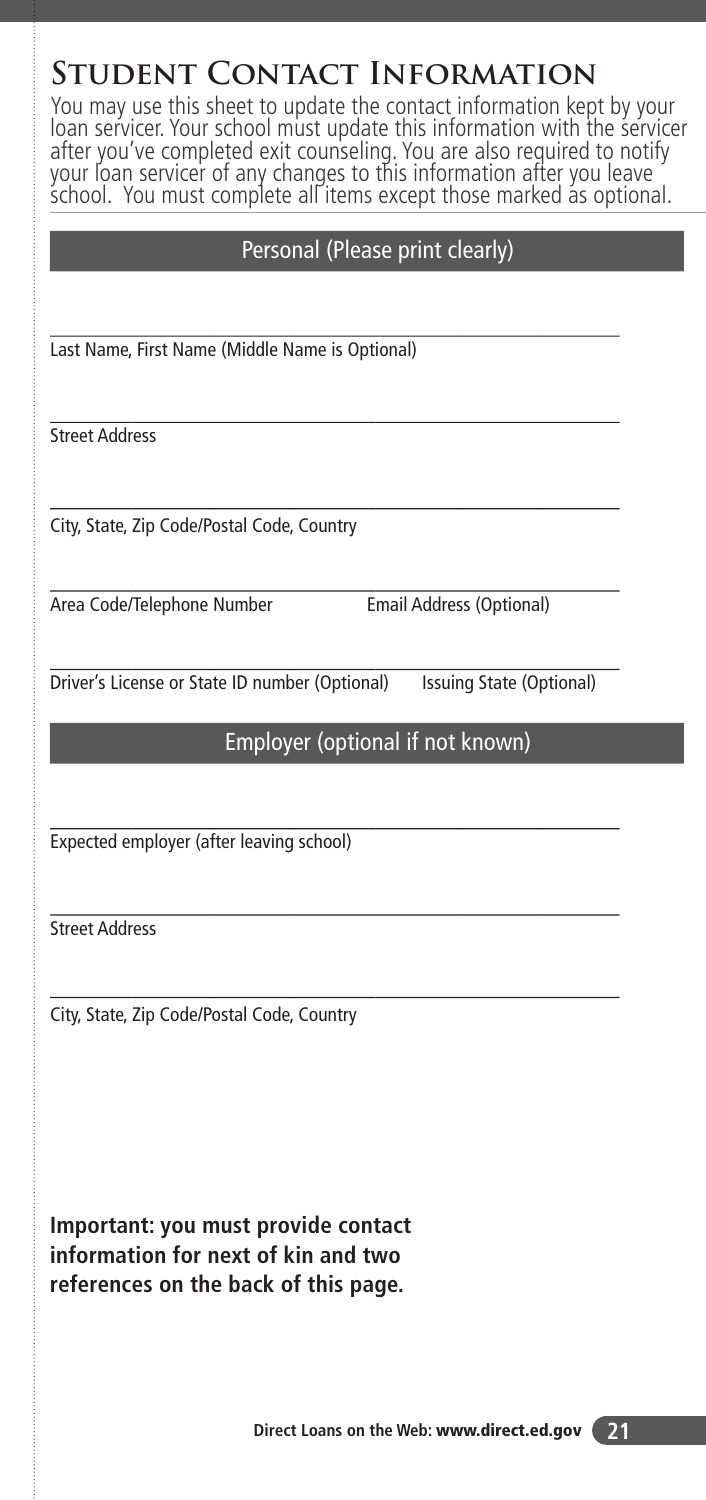### **Student Contact Information** Page 2

#### Enter next of kin with a U.S. address different from yours, who will know your whereabouts for at least 3 years

Last Name, First Name

Street Address

City, State, Zip Code

Area Code/Telephone Number

#### References: You must list 2 persons with different U.S. addresses, who will know your whereabouts for at least 3 years

**1**

í

Last Name, First Name

Street Address

City, State, Zip Code

Area Code/Telephone Number

## **2**

Last Name, First Name

Street Address

City, State, Zip Code

Area Code/Telephone Number



**22 Exit Counseling Guide**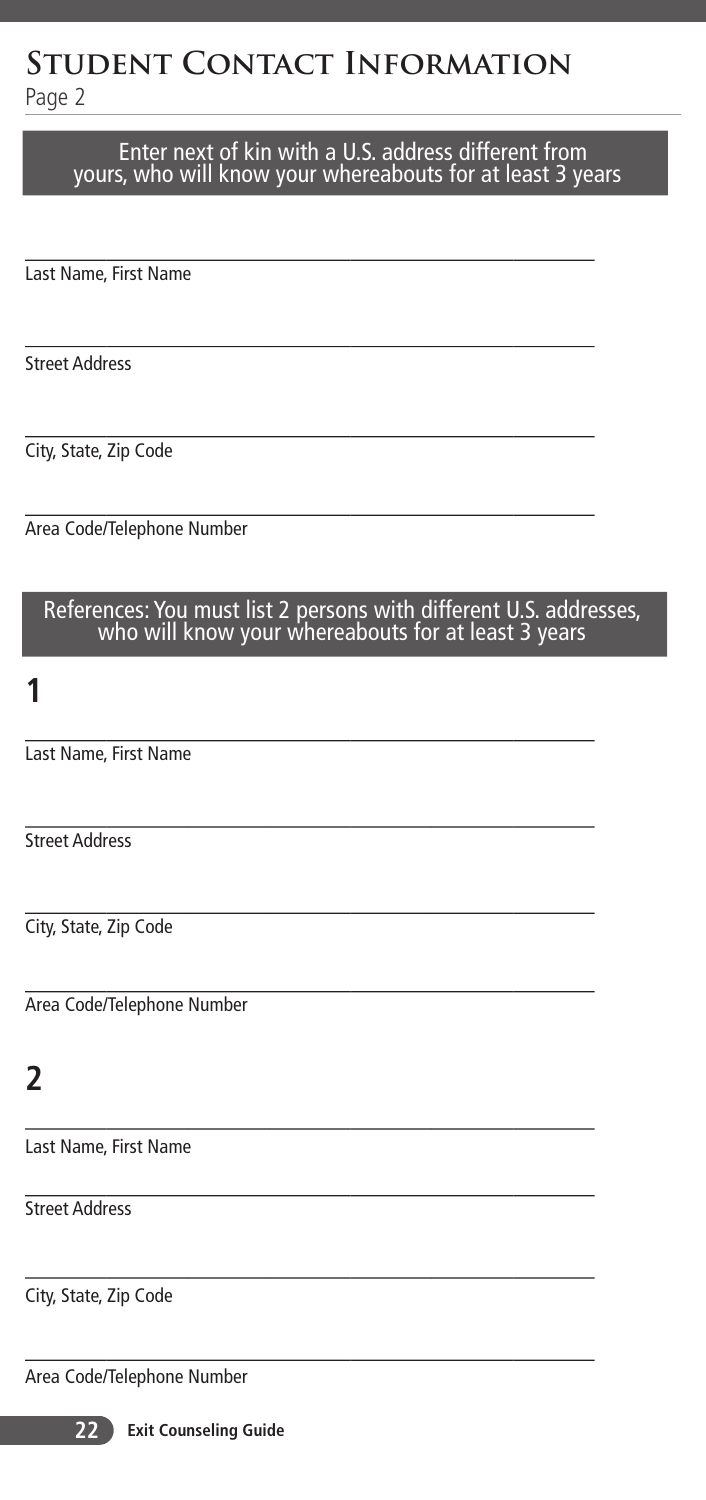